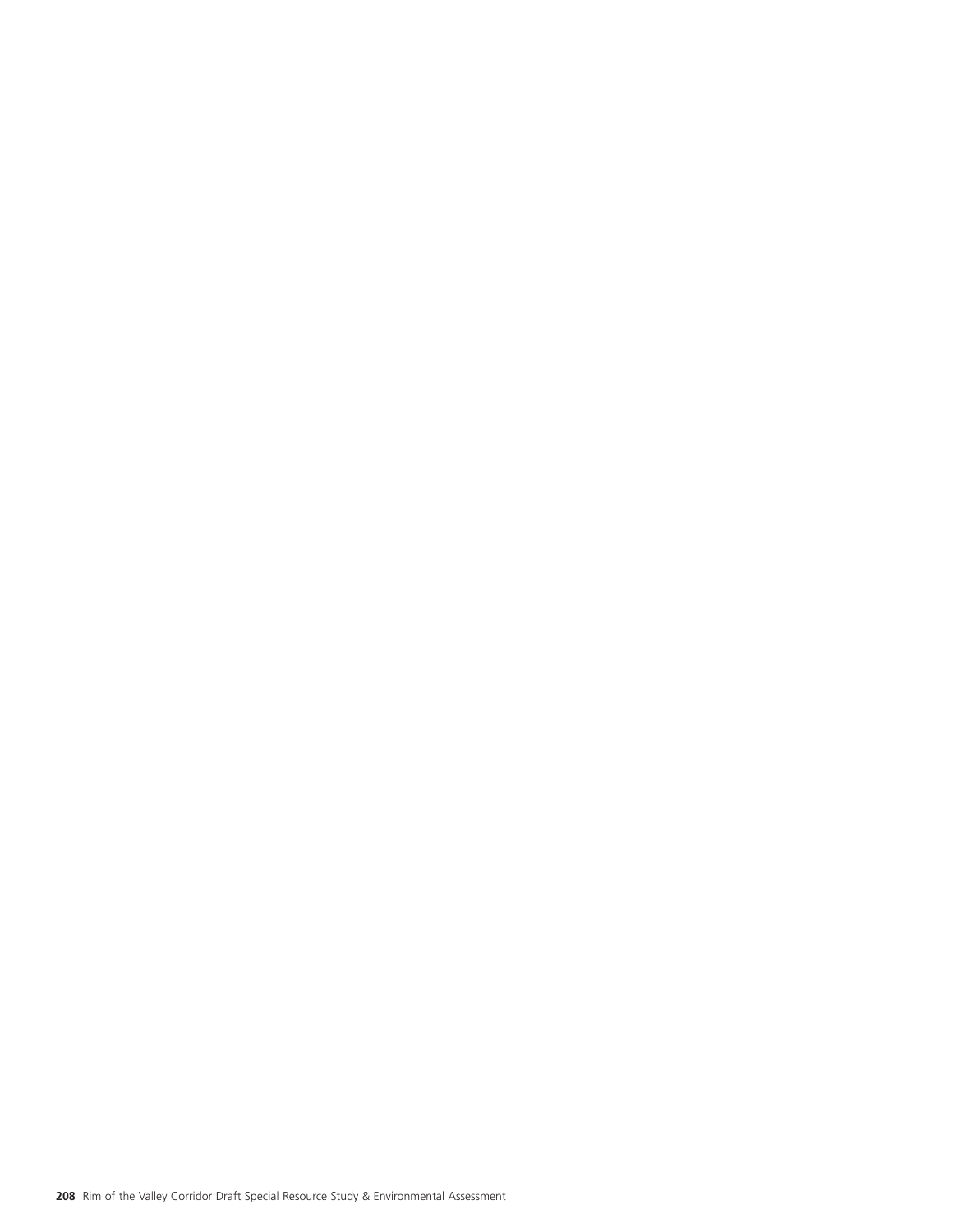# **Chapter 4: Boundary Adjustment Evaluation**

This chapter evaluates the potential for adding to, or adjusting the Santa Monica Mountains National Recreation Area to include areas in the Rim of the Valley Corridor study area.

## **NPS Boundary Adjustment Criteria**

The legislation authorizing the Rim of the Valley Corridor Special Resource Study directs the NPS to evaluate: (1) the suitability and feasibility of designating all or a portion of the corridor as a unit of Santa Monica Mountains National Recreation Area (SMMNRA); and (2) the methods and means for the protection and interpretation of this corridor by the National Park Service, other federal, state, or local government entities or private or nongovernmental organizations.

While the special resource study criteria identify whether an area would be eligible as a new unit of the national park system, a separate set of criteria determines whether areas would be appropriate additions to an existing national park unit. When considering a boundary adjustment, the criteria evaluate how the addition will help fulfill the park unit's legislated purpose, further protect significant resources related to the purpose of the park, or address operational issues.

In accordance with §3.5 of NPS *Management Policies 2006* and as directed by the authorizing legislation for the special resource study, this study evaluates whether boundary adjustments to SMMNRA that are necessary and desirable to carrying out the purposes of the park would be necessary to:

- protect significant resources and values, or to enhance opportunities for public enjoyment related to park purposes; or
- address operational and management issues, such as the need for access or the need for boundaries to correspond to logical boundary delineations such as topographic or other natural features or roads; or
- otherwise protect park resources that are critical to fulfilling park purposes.

All recommendations for boundary changes must also meet the following two criteria:

- the added lands will be feasible to administer considering their size, configuration, and ownership; costs; the views of and impacts on local communities and surrounding jurisdictions; and other factors such as the presence of hazardous substances or exotic species.
- • other alternatives for management and resource protection are not adequate.

Legislation would be required to authorize modifications to the boundary of SMMNRA.

## **Boundary Adjustment Criteria Evaluation**

The following section addresses the criteria that must be considered for adjustments to the boundaries of national park units in accordance with §3.5 of NPS *Management Policies 2006*.

## *Protection of Significant Resources or Opportunities to Enhance Public Enjoyment Related to the Purpose of SMMNRA*

Park purpose and significance statements from the SMMNRA *Foundation Document* (currently underway), as described in *Chapter 1: Introduction* provide a framework for evaluating whether study area resources would contribute to the protection of significant resources or opportunities to enhance public enjoyment.

#### **SMMNRA Park Purpose and Significance**

A park purpose statement identifies the specific reason(s) for establishment of a particular unit of the national park system. The SMMN-RA *Foundation Document* park purpose statement was drafted through a careful analysis of its enabling legislation and the legislative history that influenced its development. The national recreation area was established when the enabling legislation adopted by Congress was signed into law on November 10, 1978. The purpose statement as defined in the foundation document is: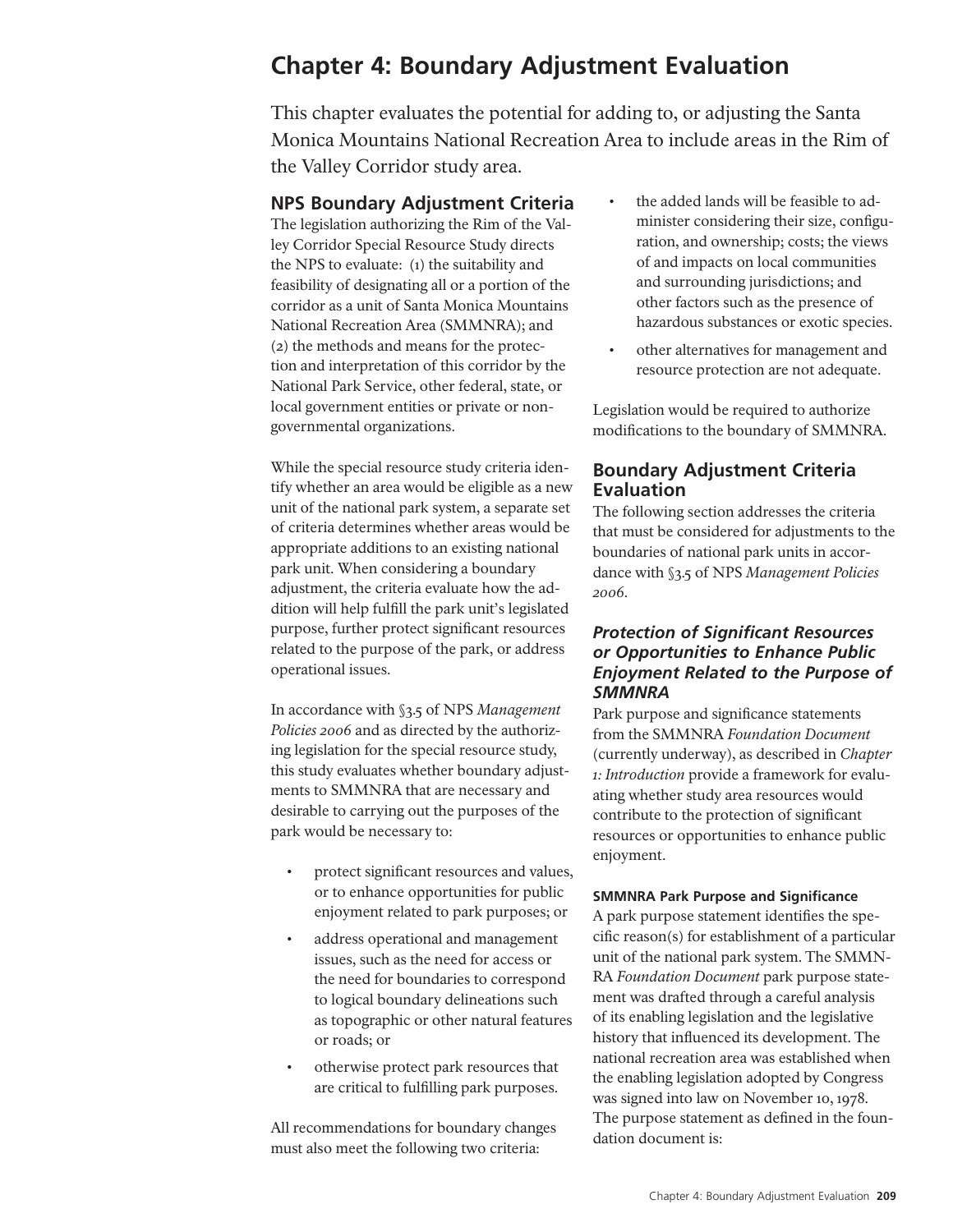As the region continues to develop and urbanize, the Santa Monica Mountains are becoming isolated from other natural areas in southern California. Continued habitat loss and fragmentation threatens the long-term existence of many native plant and animal species and is one of the greatest threats facing biodiversity protection.

*Santa Monica Mountains National Recreation Area is a collaborative partnership that protects a mosaic of natural resources, cultural heritage, and scenery within North America's Mediterranean biome, and provides public enjoyment opportunities, including connections to wild places in the greater Los Angeles metropolitan area.*

The SMMNRA *Foundation Document* also outlines the national significance of SMMN-RA. The following section provides the SMMNRA significance statements (in italics) followed by a description of how portions of the study area outside of the existing boundary of SMMNRA would contribute to the protection of SMMNRA's national significance.

*SMMNRA Significance - High Biodiversity Influenced by the mild climate and geologic setting, Santa Monica Mountains National Recreation Area contains high concentrations of rare, sensitive, and endemic species, and represents one of the best remaining examples of the Mediterranean biome in North America. Mediterranean ecosystems are among the world's rarest and most endangered land types, occurring in only five locations throughout the world.*

The study area as a whole also contains resources that are essential to the long-term conservation of Santa Monica Mountain's high biological diversity. Physical connection to other large protected areas is essential to maintaining these resources. As the region continues to develop and urbanize, the Santa Monica Mountains are becoming isolated from other natural areas in southern California. Continued habitat loss and fragmentation threatens the long-term existence of many native plant and animal species and is one of the greatest threats facing biodiversity protection. Mammals, such as mountain lions, bobcats, and badgers, are particularly at risk and are more vulnerable to local extinction in fragmented areas. Conservation biologists recognize that protecting large core habitat areas beyond the current SMMNRA boundary is the most effective way to reduce the effects of fragmentation. Maintaining or reestablishing this connectivity between large areas would help prevent isolation of wildlife populations. Protecting these broader landscapes helps ensure the resiliency of natural systems, particularly related to ecosystem stressors such as

development and urbanization, increased fire frequency, and climate change.

Regional wildlife corridors identified as critical to long-term conservation of natural resources in SMMNRA include the Santa Monica-Sierra Madre wildlife corridor within the Simi Hills and eastern Santa Susana Mountains. This corridor has been documented by numerous studies and by various agencies and conservation organizations as significant on a regional and statewide basis (Penrod et al. 2006, Spencer et al. 2010). It is recognized in SMMNRA plans and studies as essential to long-term conservation of the nationally significant natural resources protected in SMMNRA.

Apart from the regional corridors described above, the Verdugo Mountains-San Rafael Hills, Griffith Park, and remnant riparian areas along the Los Angeles and Arroyo Seco river corridors function as ecological stepping stones for wildlife between the Santa Monica and San Gabriel Mountains.

As described in *Chapter 3*, in the national significance and suitability criteria evaluation, many portions of the study area outside of SMMNRA contain resources which expand on the diversity of habitat found within SMMNRA.

- The portions of the Santa Monica Mountains that are outside of SMMN-RA and within the study area (approximately 53,200 acres) contain examples of chaparral vegetation and high quality riparian habitat such as white alder riparian woodland and forest and California bay forest, all of which contribute to the biodiversity currently found at SMMNRA.
- The Conejo Mountain Las Posas Hills area (approximately 40,100 acres) northwest of SMMNRA supports a broad range of imperiled vegetation communities and sensitive plant and animal species. These significant resources would expand and enhance representation of natural resource themes represented at SMMNRA by adding to the quantity, quality, and diversity of chaparral related vegetation communities.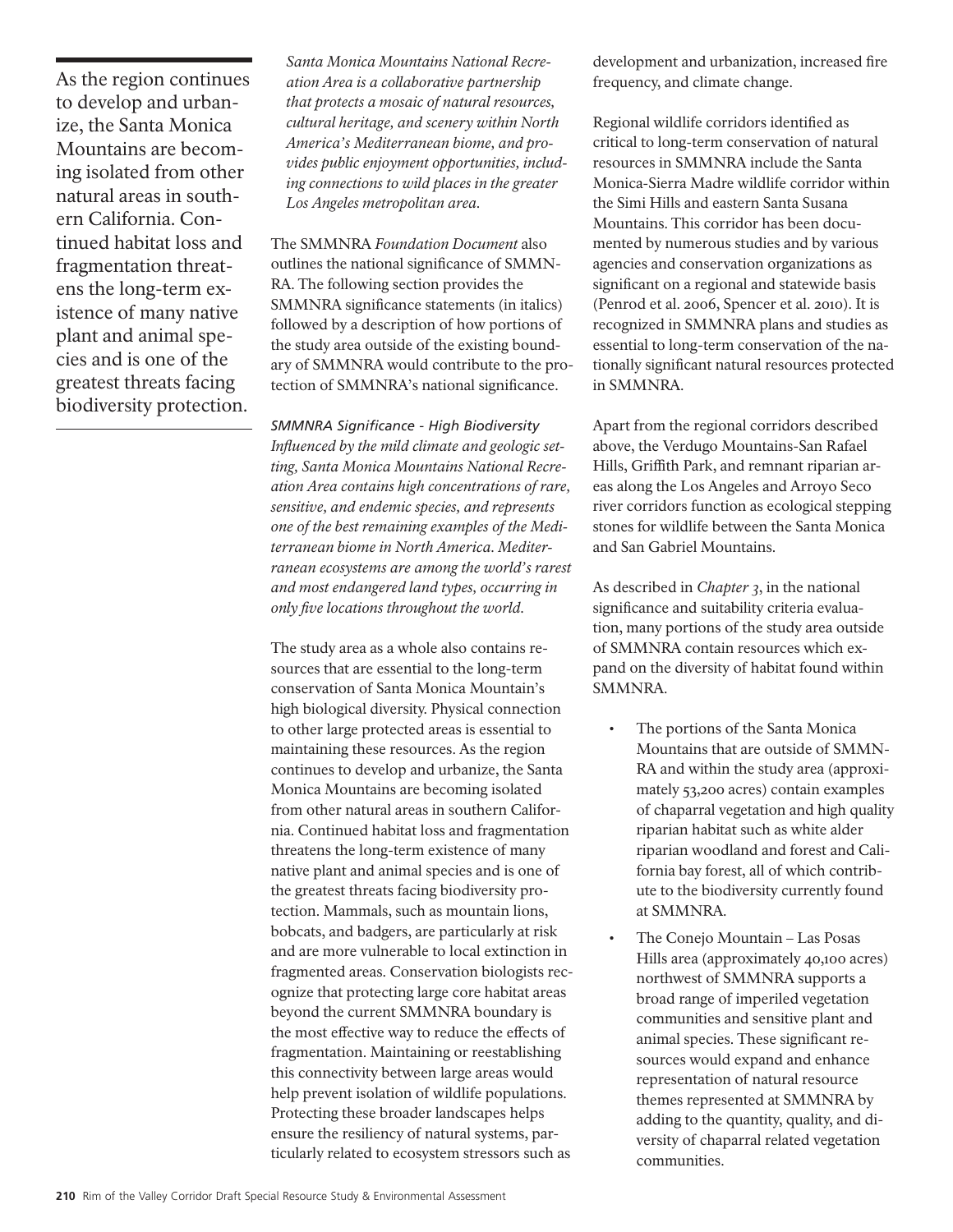Over 18 million people live within a short drive of the area, including over half of California's population and more than 5% of the nation's total population.

- The Simi Hills outside of the existing SMMNRA boundary (approximately 45,700 acres) contain a broad range of sensitive plant and animal species, some of which are rare and endemic. As an example, Laskey Mesa in the Simi Hills contains one of the most outstanding examples of native grassland in southern California.
- Much of the Santa Susana Mountains (approximately 80,600 acres) is undeveloped with several large areas protected for conservation and recreational values. Including the Santa Susana Mountains in SMMNRA would enhance the quantity, quality, and diversity of grassland and chaparral related vegetation communities represented at SMMNRA. Numerous canyons in the Santa Susana Mountains also contain sensitive riparian communities, such as black cottonwood forest and Fremont cottonwood forest. The north side of the Santa Susana Mountains is influenced by a convergence of montane and desert influences that create rare and unusual plant communities, including some ancient relict plant communities (e.g. bigcone Douglas-fir and canyon live oak). There are also communities at their northern or southernmost limits such as valley oak savanna.
- The Verdugo Mountains-San Rafael Hills (approximately 24,000 acres) feature an array of chaparral-related vegetation communities, including several considered to be imperiled, and riparian vegetation, including types not found in SMMNRA such as white alder riparian woodland and forest and California bay forest.
- Although most of the San Gabriel Mountains are protected and managed by the U.S. Forest Service, the San Gabriel Mountains foothills (approximately 20,300 acres), a mix of both public and private ownership similar to SMMNRA, contain chaparral vegetation types not currently found in SMMNRA, high quality riparian areas, and excellent examples of alluvial fan sage scrub, a distinct and sensitive natural community that has adapted to the unique fluvial processes of the Los Angeles basin. Tujunga Wash, which

extends from the mountains into the interface between the foothills and valley, features an excellent example of this rare vegetation type.

- The Upper Santa Clara River area (approximately 36,500 acres) contains more sensitive plant community types (at least seventeen), than any other portion of the study area (LADRP 2012a). Outstanding examples include high quality riparian and alluvial fan vegetation unique to the Transverse and Peninsular Ranges of southern California.
- The Los Angeles and Arroyo Seco river corridors (approximately 7,100 acres within the study area) contain remnant riparian areas that provide habitat and facilitate movement for wildlife. Restoration efforts are underway for both river corridors.

*SMMNRA Significance - Recreational Opportunities/National Park Gateway The coastal and mountainous terrain of Santa Monica Mountains National Recreation Area offers an abundance of recreational, health, and educational benefits and contributes to clean air and water for the Los Angeles Region. Its proximity to one of the most densely populated regions of the United States provides a gateway to experience national park sites and other public parklands.*

More than 18 million people live within close proximity to the area, including over half of California's population and more than 5% of the nation's total population. Many nearby local communities are currently deficient in providing adequate parks and recreational opportunities for residents. This is particularly true of communities in the City of Los Angeles. Neighborhoods around downtown Los Angeles have the highest population density within the study area and the greatest concentration of residents that lack adequate access to park resources. In addition, most of these residents are from predominantly minority and lower income communities (The City Project 2011).

SMMNRA authorizing legislation directs the NPS to manage resources for both the residents of the greater Los Angeles metropolitan area and for visitors to the region. As documented in the significance analysis in *Chapter 3*, the study area offers superlative opportuni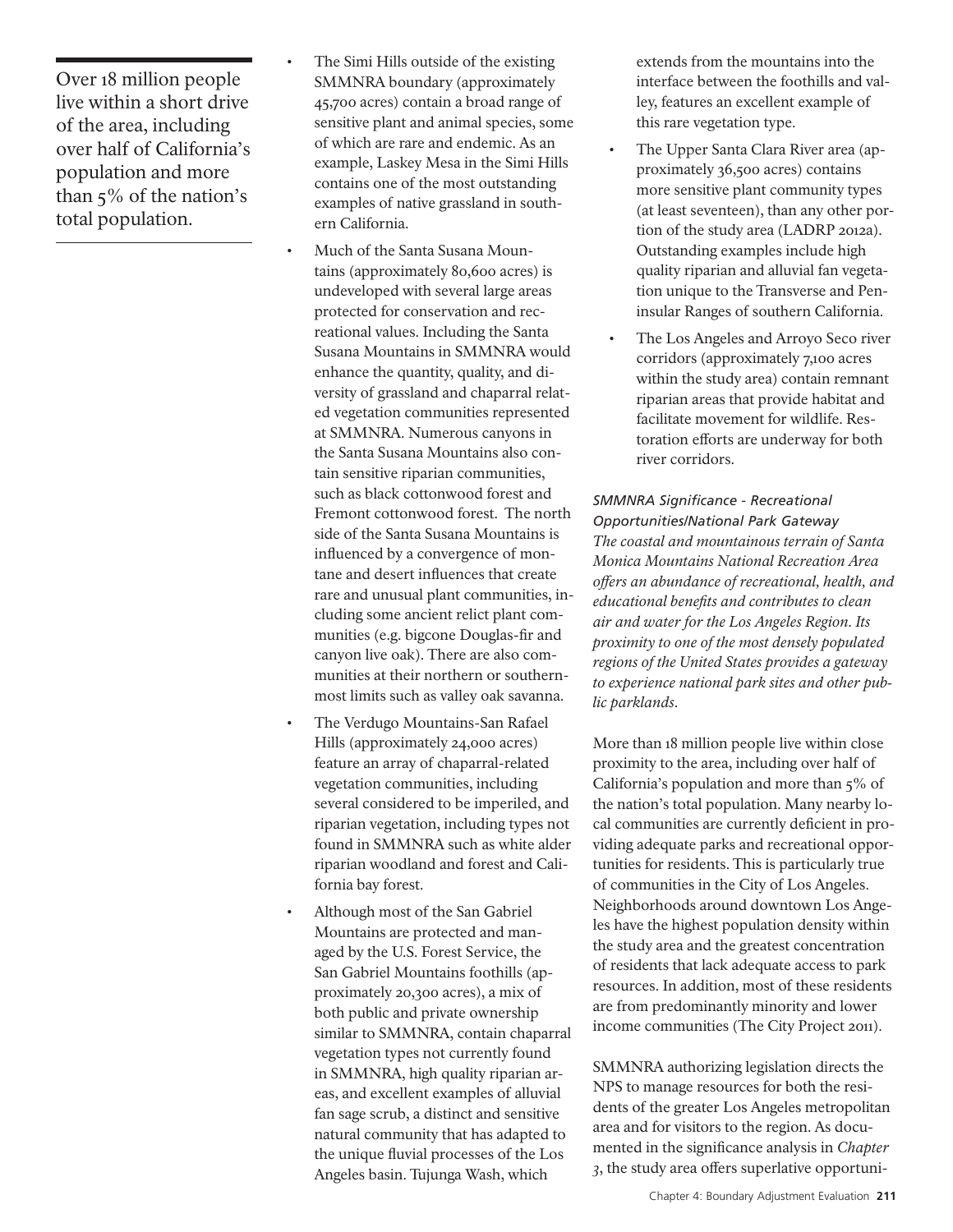The dynamics between areas of exceptionally high biodiversity and human settlement and development, including highly urbanized areas, provide unique opportunities for scientific research related to the urban wildland interface, the effects of anthropogenic disturbance, and ecological enhancement and restoration.

ties for public enjoyment. Expanding SMMN-RA to include the Rim of the Valley Corridor area would add recreation areas, miles of trails, and hundreds of sites of historic interest, including local, state and nationally recognized historic sites and landmarks. Scenic vistas offer opportunities for wayside exhibits and ranger programs. Thousands of acres of undeveloped open space would provide future opportunities to expand trail systems and provide new opportunities for public enjoyment. Including these areas within SMMNRA would provide NPS with the authority to conserve open space and expend funds for trails and other facilities that would support public enjoyment of the area's significant resources.

Ongoing efforts to restore urban river corridors while creating riverside parks and trail systems will provide expanded recreational opportunities in the most densely populated areas of the greater Los Angeles metropolitan region. These urban river corridors traverse communities that have the least amount of parks and open space and lack adequate access to regional recreational opportunities in places like SMMNRA. For this reason, this study also considers an additional 5,800 acres of Los Angeles River corridor in the densely populated San Fernando Valley extending from the eastern San Monica Mountains to the Simi Hills at Ahmanson Ranch. Including this corridor in SMMNRA would allow NPS to more fully engage in existing federal, state, and local efforts to restore and provide recreational amenities along the Los Angeles River.

As described in *Chapters 2* and *3*, the study area contains many resources related to the rich and diverse heritage of southern California. These areas would provide new opportunities for the NPS to reach out to communities in the most densely populated areas of the region.

#### *SMMNRA Significance - Archeology*

*Native American occupation in the Santa Monica Mountains spans more than 10,000 years, as reflected in a diversity of well-preserved archeological sites. American Indian groups, including the Chumash and Tongva, continue to have cultural ties to these resources and their associated landscapes.*

Archeological sites determined eligible for listing in the National Register of Historic Places are located in subgeographic areas outside of SMMNRA. Sites in the western San Gabriel Mountains and foothills provide strong evidence of long-term occupation, seasonal encampment, resource procurement, and processing and storage sites, and regional trade networks (USFS 2005). The Simi Hills and Santa Susana Pass area also contain archeological resources of note, particularly with regard to rock art displays at the Burro Flats site and sites uncovered at Santa Susana Pass State Historical Park. Areas that are still largely undeveloped such as the and Conejo Mountain - Las Posas Hills, Santa Susana Mountains, and Upper Santa Clara River corridor, have not been extensively surveyed and provide great potential for scientific discovery and understanding of past lifeways.

### *SMMNRA Significance - Scientific Understanding*

*The Santa Monica Mountains provide an opportunity for understanding how to protect high biodiversity in a vast urban area. Additionally, the rich concentration of resources, which include an extensive range of native vegetation communities, archeological sites, and geologic and paleontological features, are all in close proximity to numerous research institutions, providing exceptional opportunities for scientific study.*

As described in the evaluation of national significance in *Chapter 3*, the dynamics between areas of exceptionally high biodiversity and human settlement and development, including highly urbanized areas, provide unique opportunities for scientific research related to the urban wildland interface, the effects of anthropogenic disturbance, and ecological enhancement and restoration. The study area beyond SMMNRA offers many new opportunities for scientific understanding of biodiversity in a vast urban area, geology of the Transverse Ranges Province, paleontology and archeology.

The Santa Monica Mountains and the San Gabriel Mountains have a long history of research in geology, paleontology, and Mediterranean ecosystems. However, comparatively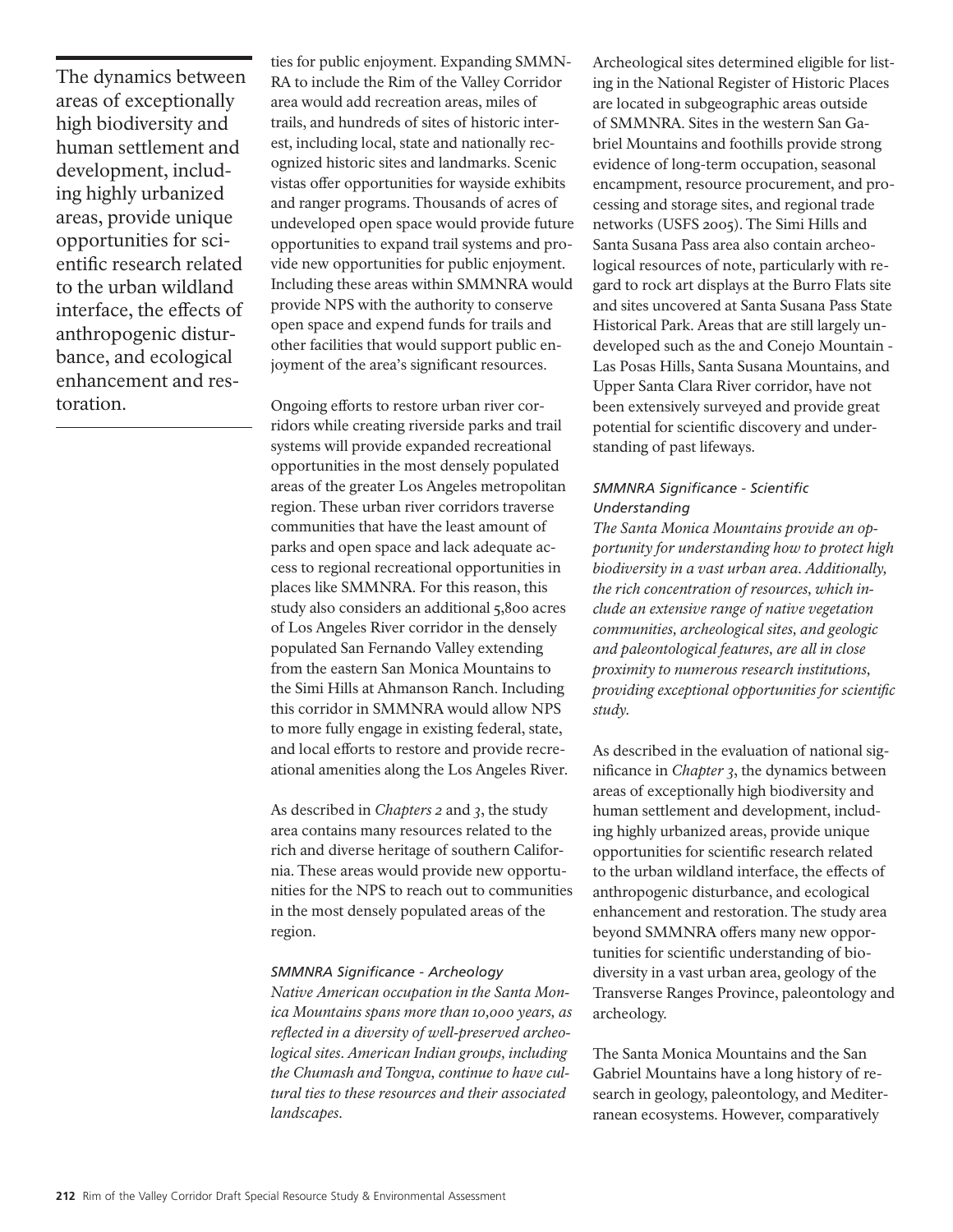few studies have been published on the natural and cultural resources of the Simi Hills, Santa Susana Mountains, and the Verdugo Mountains-San Rafael Hills. As a result, there is a high potential for scientific study to improve understanding of resource significance of these regions. Many of the lands proposed for boundary addition are likely to have undocumented archeological and paleontological resources that could lead to greater understanding about the people that lived in the region and the evolution of species over time. Including these areas within SMMNRA would provide new opportunities for NPS to conduct research and establish inventory and monitoring programs to inform efforts to protect significant resources.

*SMMNRA Significance - Scenic Resources Extending from Point Mugu to downtown Los Angeles, the rugged landscape and geologic features of the Santa Monica Mountains serve as an urban refuge and offer a variety of exceptional vistas from expansive ocean and mountain views and urban skylines to secluded canyons and miles of seashore.*

The mountains and hills of the Rim of the Valley Corridor, all part of the Transverse Ranges Province, are largely undeveloped. Scenic vistas include rugged mountain landscapes, a wide range of interesting geologic features, lush canyons, waterfalls, and riparian areas. These areas provide a stark contrast to the urban valleys that lie within and provide a source of refuge for urban dwellers.

*SMMNRA Significance - Filmmaking History Santa Monica Mountains National Recreation Area's varied coastal and mountain landscapes, in close proximity to Hollywood, played a significant role in the film industry's transition from studio production to on-location filming, as represented by Paramount Ranch, one of the best remaining examples of an early movie ranch. These landscapes continue to provide backdrops for film production today.*

Cultural resources within the study area outside of SMMNRA provide new opportunities to interpret significant places and events in film history expanding on this aspect of significance at SMMNRA. Learning about film history and experiencing the on-site filming that continues to take place in the Santa

Monica Mountains is a significant attraction for visitors to SMMNRA. Given the broader region's significant role in television and movie production, there are numerous sites in and around the study area that provide opportunities to expand this area of significance. For example, just outside of the study area along the Los Angeles River in the San Fernando Valley is the CBS Studio Lot, one of the first motion picture studios established in the San Fernando Valley. The community of Newhall in the Santa Clarita Valley contains many notable Hollywood movie sets and is the site of the Walk of Western Stars. Griffith Park, in the eastern Santa Monica Mountains outside of SMMNRA, Beale's Cut (Santa Susana Mountains), and Ahmanson Ranch (Simi Hills) were also iconic film location sites. Griffith Park is notable for its long use for location filming.

The topic of filmmaking has the potential for focused research (such as through a national historic landmarks theme study) which could identify additional sites of significance related to filmmaking. These resources would expand and enhance the significance of SMMNRA as it relates to the theme "Expressing Cultural Values, Visual and Performing Arts."

#### **Conclusion**

Including nationally significant resources and functioning wildlife corridors (approximately 313,000 acres of land) within SMMNRA would ensure long-term protection of nationally significant resources related to the purpose of SMMNRA.

## *Protection of Park Resources and Fulfillment of Park Purpose*

The greatest threats to nationally significant resources at SMMNRA include loss of habitat connectivity and long-term population viability for some plant and animal species as a result of urban development and road construction; conversion of oak woodlands, chaparral and coastal sage scrub communities (to nonnative grasslands) as a result of increased fire intervals and invasive species; and existing stressors on air and water resources. Urbanization also leads to large mammal injury and death through vehicle collisions and rodenticide poisoning. Threats to biodiversity associated with increasing urbanization and potential loss of habitat connectivity are some of the primary reasons why legislators directed the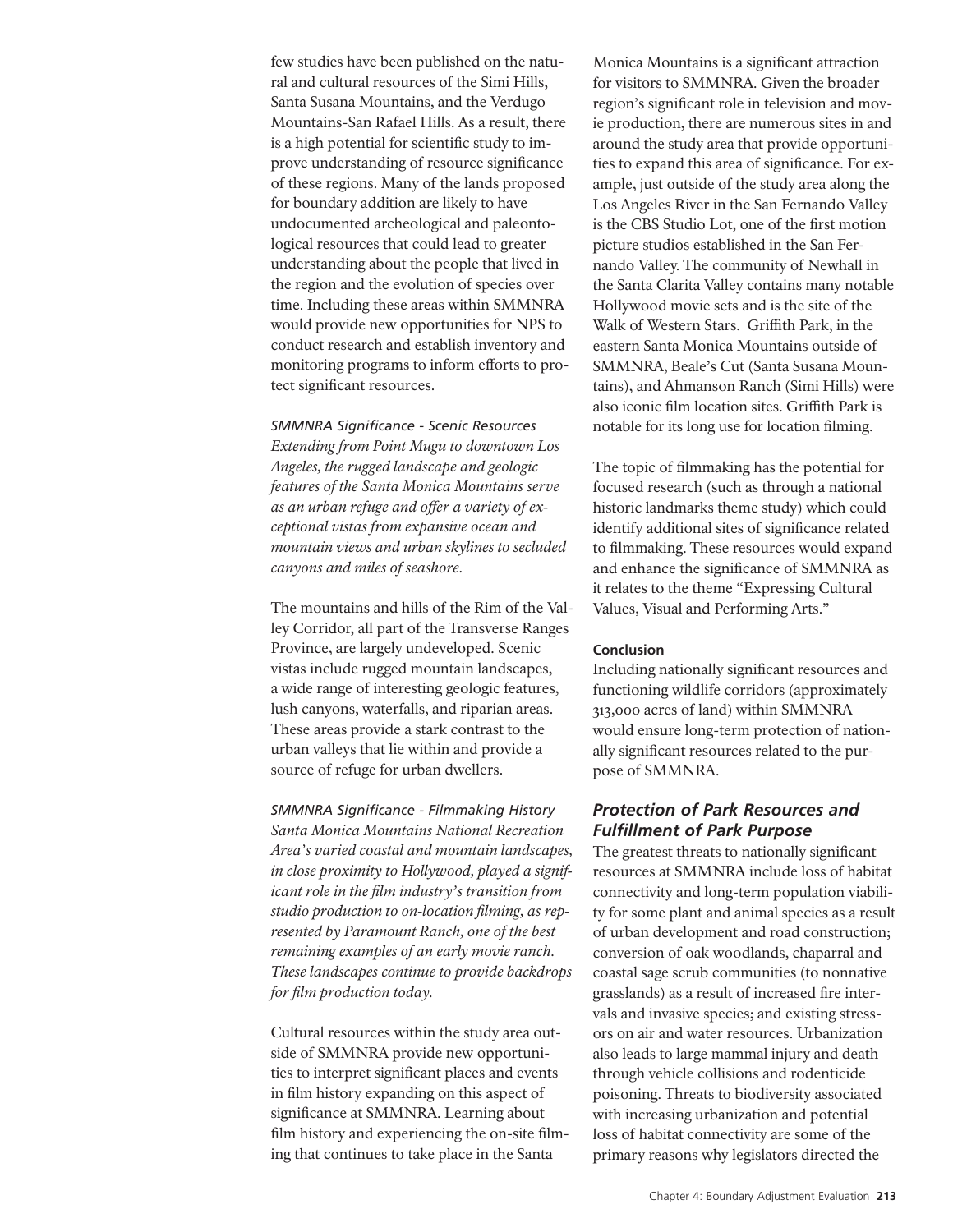NPS to conduct a special resource study of the Rim of the Valley Corridor area. Urbanization also threatens cultural and paleontological resources. Many portions of the study area with high potential for scientific study of archeological sites and fossil resources have not been surveyed or inventoried.

Maintaining SMMNRA's habitat value and high biodiversity will depend in part on functional habitat connectivity. This is well documented because the South Coast Ecoregion of California has experienced more sciencebased planning and study related to conservation planning and connectivity, largely due to its high biodiversity and level of habitat fragmentation and loss (Spencer et al. 2010). Two-thirds of the essential wildlife corridors identified by the California Essential Habitat Connectivity Project related to SMMNRA are vulnerable to land use change that could further reduce the connectivity value of the area (Stoms, Jantz and Davis 2013). Because the region is still growing – southern California is expected to add another 4 million residents by 2035 – additional land will be needed to accommodate this growth which could cause further encroachment on habitat (SCAG 2012).

A boundary adjustment that would include the Rim of the Valley Corridor areas would provide the widest range of tools to protect resources including authority to expend funds to inventory, monitor, and study resources as well as to directly protect land through acquisition. Partnership efforts at SMMNRA have demonstrated that NPS authority to conduct research, coordinate planning and management with partners, inventory and monitor resources, and expend funding on facilities, programs, and land acquisition has facilitated the protection of resources and public enjoyment opportunities offered in the Santa Monica Mountains. Since the establishment of SMMNRA in 1978, protected lands within the Santa Monica Mountains have increased from 22% to 52%. Today, roughly 80,000 acres of the land within the 153,250-acre SMMNRA are preserved by a range of public agencies for resource protection and/or public enjoyment.

#### **Climate Change**

A wide body of scientific evidence shows that the global climate is heating up at un-

precedented rates threatening water supplies, habitat, air quality, and public health (Intergovernmental Panel on Climate Change 2007). Protecting the broader ecosystem setting associated with the Santa Monica Mountains will improve resiliency in the face of ecosystem stressors imposed by increasing temperatures. In the absence of this protection, it is likely that the potential effects of climate change would further exacerbate the impact of current threats to park resources. Climate modeling conducted for the region projects an increase of minimum winter temperatures of 2.1 – 2.8 degrees C in the Los Angeles area, while maximum summer temperatures are projected to increase by more than 4 degrees by 2100. As a result, fire frequency could increase 62-88% by the end of the century. The combination of large increases in temperature and relatively modest changes in precipitation can be expected to reduce the growth and recruitment of many plant species at SMMNRA. Greater fire frequency will make SMMNRA more sensitive to invasions of nonnative plants (Stoms, Jantz, and Davis 2013). Such threats could have a profound effect on the NPS' ability to protect significant park resources and fulfill the park purpose.

Enhanced protection of these areas and their connections to other significant habitat areas in the region may help to offset future habitat stressors from climate change. Protecting large landscapes and corridors through which plants and animals can move to such refugia, and assisting plants and animals in reestablishing themselves in new regions, may help conserve biodiversity.

#### **Conclusion**

Including study area resources in SMMNRA allows for greater protection of national recreation area resources and fulfillment of park purpose. Maintaining SMMNRA's habitat value and high biodiversity will depend in part on functional habitat connectivity and protection of the broader ecosystem. A boundary adjustment that would include the Rim of the Valley Corridor areas would provide the widest range of tools to maintain habitat connectivity and protect significant resources including authority to expend funds to inventory, monitor, and study resources, as well as to directly protect land through acquisition.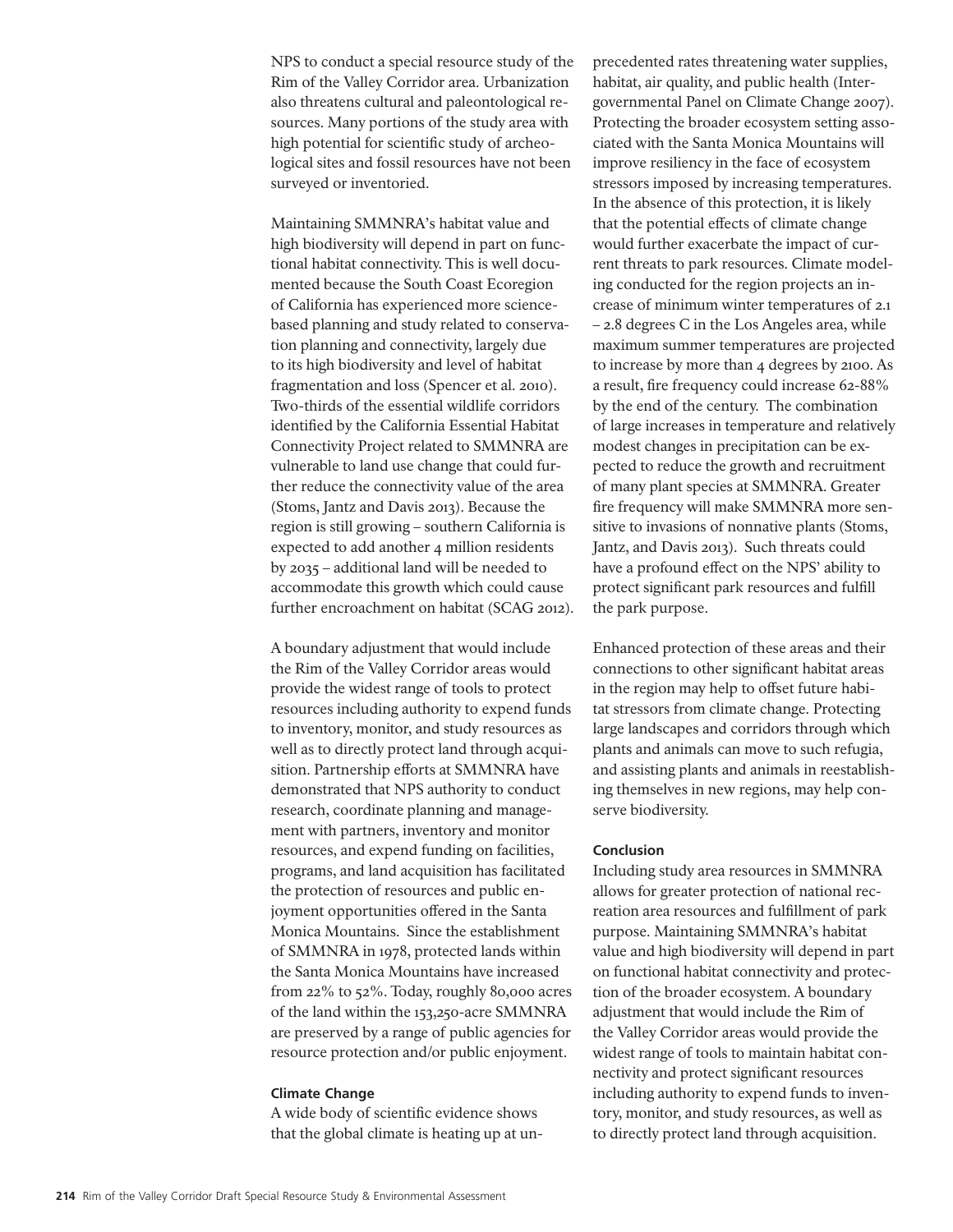Agencies that currently cooperate with NPS in SMMNRA manage lands throughout the proposed boundary adjustment areas. Adding these lands to the SMMRA would expand the efficient cooperative management approaches that have been applied in the Santa Monica Mountains for over 30 years.

## *Feasibility to Administer the Lands Added through the Boundary Adjustment*

Feasibility criteria for a new park unit and for a boundary adjustment to an existing national park unit are similar to those considered for a new national park unit. The following analysis is based on the context provided in the feasibility evaluation for a new national park unit (*Chapter 3*). For example, the feasibility analysis in *Chapter 3* contains detailed descriptions of land use and ownership. All recommendations for boundary changes must also meet the following criteria:

*The added lands will be feasible to administer considering their: 1) size, configuration, and ownership; 2) costs; 3) the views of and impacts on local communities and surrounding jurisdictions; 4) and other factors such as the presence of hazardous substances or exotic species.* 

#### **Size, Configuration, and Ownership**

Approximately 313,000 acres of land in the study area that are not already within the boundaries of SMMNRA or U.S. Forest Service managed areas contain nationally significant resources and provide for appropriate use and development to facilitate public enjoyment and achieve SMMNRA's purpose. The U.S. Forest Service managed areas would not need to be included this configuration, because the NPS and U.S. Forest Service have broad authority for cooperative management to achieve mutual objectives to protect resources and enhance public enjoyment opportunities.

Each of the subgeographic areas within the study area would provide opportunities to enhance protection of significant resources at SMMNRA and better achieve park purposes (*Table 4-1: SMMNRA Boundary Adjustment, Areas Eligible for Inclusion in SMMNRA*). Protection of adjacent wildlife corridors within the study area (Simi Hills, Conejo Mountain-Las Posas Hills, Verdugo and Santa Susana Mountains) would enhance long-term protection of SMMNRA's high biodiversity.

Congress recognized the need for protection of areas outside of the SMMNRA when it establishment of the Santa Monica Mountains Zone as part of the 1978 authorizing legislation

(P.L. 95-625, 92 Stat. 3501, 3506, November 10, 1978). The Santa Monica Mountains Zone extends beyond the boundaries of the national recreation area and includes the entire Santa Monica Mountain range, incorporating Griffith Park and watershed and canyon slopes associated with the mountain range. Although local and state agencies are responsible for management of these areas, the Secretary of Interior is granting reviewing authority on projects involving federal funds, permits, and licenses that may affect the recreation area. The intent of this authority was to reduce downstream impacts on national recreation area resources when possible. A boundary adjustment including these lands would obviate the need for this authority, as it would provide the NPS with additional tools to assist in the protection of these areas.

Within these 313,000 acres, two boundary adjustment configurations are considered feasible additions to SMMNRA. *Chapter 5: Alternatives* explores these two different approaches to an SMMNRA boundary adjustment.

#### *Urban Focused Boundary Adjustment*

The first configuration (defined as alternative C in the chapter to follow) would expand the national recreation area to the north and the east, focusing resources in more urban areas, where there is a greater need for recreational opportunities and access to open space. Areas added to SMMNRA would include portions of the Santa Monica Mountain range outside of the existing park boundary, the Los Angeles River and Arroyo Seco corridors, portions of the Simi Hills and Santa Susana Mountains, and the Verdugo Mountains, comprising an area of approximately 173,000 acres. This boundary adjustment would best meet SMMNRA's legislative purpose to provide recreational and public enjoyment opportunities to residents of and visitors to the greater Los Angeles Metropolitan Area.

Including these areas in SMMNRA would also provide opportunities to connect open space and habitat between the Santa Monica and San Gabriel mountains. The convergence of coastal, montane, and desert influences in areas proposed for addition in alternative C support a variety of significant biological resources. This configuration would also include rich array of nationally significant historic re-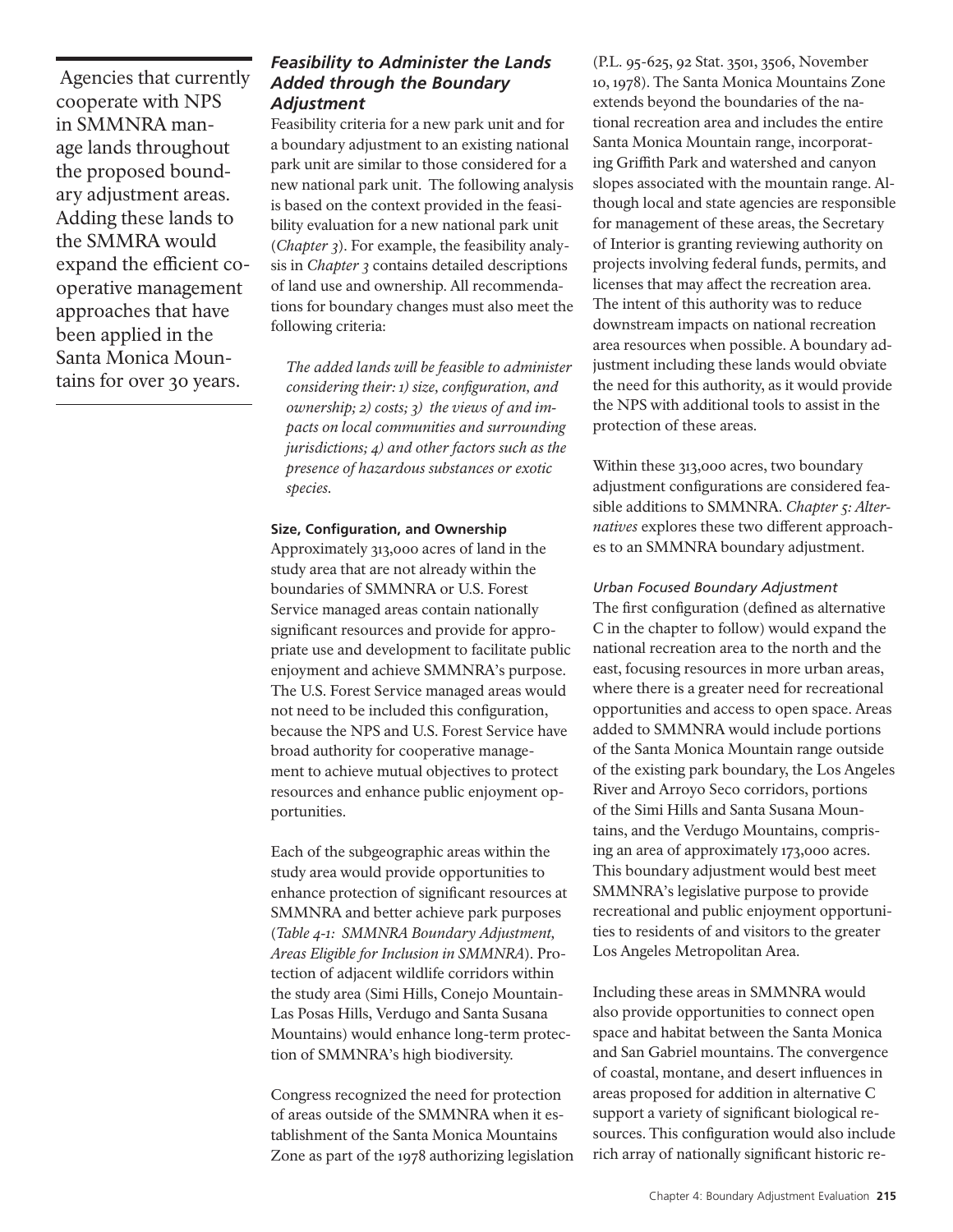#### **Subgeographic Area Nationally Significant Resources Related to SMMNRA's Purpose Public Enjoyment Opportunities Related to Park Purpose Appx. Acreage** *Arroyo Seco* Contains areas of high biodiversity including alluvial fan sage scrub, oak and walnut woodlands, and remnant riparian areas that facilitate wildlife movement providing nodal connectivity for wildlife between the Santa Monica Mountains, Verdugo Hills, Elysian Hills, and San Gabriel Mountains. Contains resources related to the rich and diverse heritage of southern California. Provides new opportunities for the NPS to reach out to communities in the most densely populated areas of the region. 4,500 *Conejo Mountain-Las Posas Hills* Contains wildlife corridors essential for sustaining biodiversity in the Santa Monica Mountains. Conejo volcanic soils support high levels of rare and endemic species that contribute to regional biodiversity. Scenic areas include rugged mountain landscapes. Contains scenic mountains and hillsides and numerous protected recreation areas from large open spaces such as Wildwood Park and Conejo Canyons to small neighborhood parks. Provides new opportunities for the NPS to reach out to communities west of Calleguas Creek such as Camarillo, Port Hueneme, and Oxnard that have comparatively less access to parks and open spaces. 40,100 *Santa Monica Mountains (outside existing SMMNRA)* Contains areas of high biodiversity including: high quality riparian habitat, such as white alder riparian woodland and forest, and California bay forest found in Griffith Park; and chaparral vegetation types that would enhance the quantity of this resource already found in SMMNRA. Provides opportunities to expand preservation of sites related to the history of filmmaking (e.g. Griffith Park). Provides new opportunities for the NPS to reach out to communities in the most densely populated areas of the region. New opportunities exist for interpretive and educational programming related to the history of Los Angeles and filmmaking. 53,200 Los Angeles River **Contains resources related to the rich and** diverse heritage of southern California. The river corridor also contains remnant riparian areas. Recent restoration studies and efforts provide the potential to restore habitat along the river corridor. This habitat facilitates wildlife movement providing nodal connectivity for wildlife between the Santa Monica Mountains, Verdugo Hills, Elysian Hills, and San Gabriel Mountains. Offers exceptional opportunities to provide public enjoyment to area residents that currently lack adequate access to parks and open space. Inclusion in SMMNRA supports recent NPS efforts to conduct outreach efforts and programs in Los Angeles. 8,400 (2,600 within study area and 5,800 acres of river corridor in the San Fernando Valley) *San Gabriel Mountain Foothills* Contains areas of high biodiversity including: high quality riparian habitat; alluvial fan vegetation; and a wide diversity of chaparral communities. Scenic areas include rugged mountain landscapes, a wide range of interesting geologic features, lush canyons, waterfalls, and riparian areas. The San Gabriel Mountain foothills feature many locally managed park and recreation areas ranging from large open spaces and wilderness parks to local community parks. Provides new opportunities for the NPS to reach out to communities in the densely populated areas of the San Gabriel Valley. 20,300 *Santa Susana Mountains* Contains wildlife corridors essential for sustaining biodiversity in the Santa Monica Mountains. Contains areas of high biodiversity including: ancient relict plant communities (e.g. bigcone Douglas-fir and canyon live oak) communities at their northern or southernmost limits (e.g. valley oak savanna). Scenic areas include rugged mountain landscapes, rolling woodlands, lush canyons, and riparian areas. Within the Santa Susana Mountains large open spaces with highly scenic landscapes and provides exceptional recreational opportunities including biking, hiking and equestrian opportunities. Opportunities exist to link open spaces and trail systems to improve recreational opportunities and access. 80,600

#### **Table 4-1: SMMNRA Boundary Adjustment, Areas Eligible for Inclusion in SMMNRA**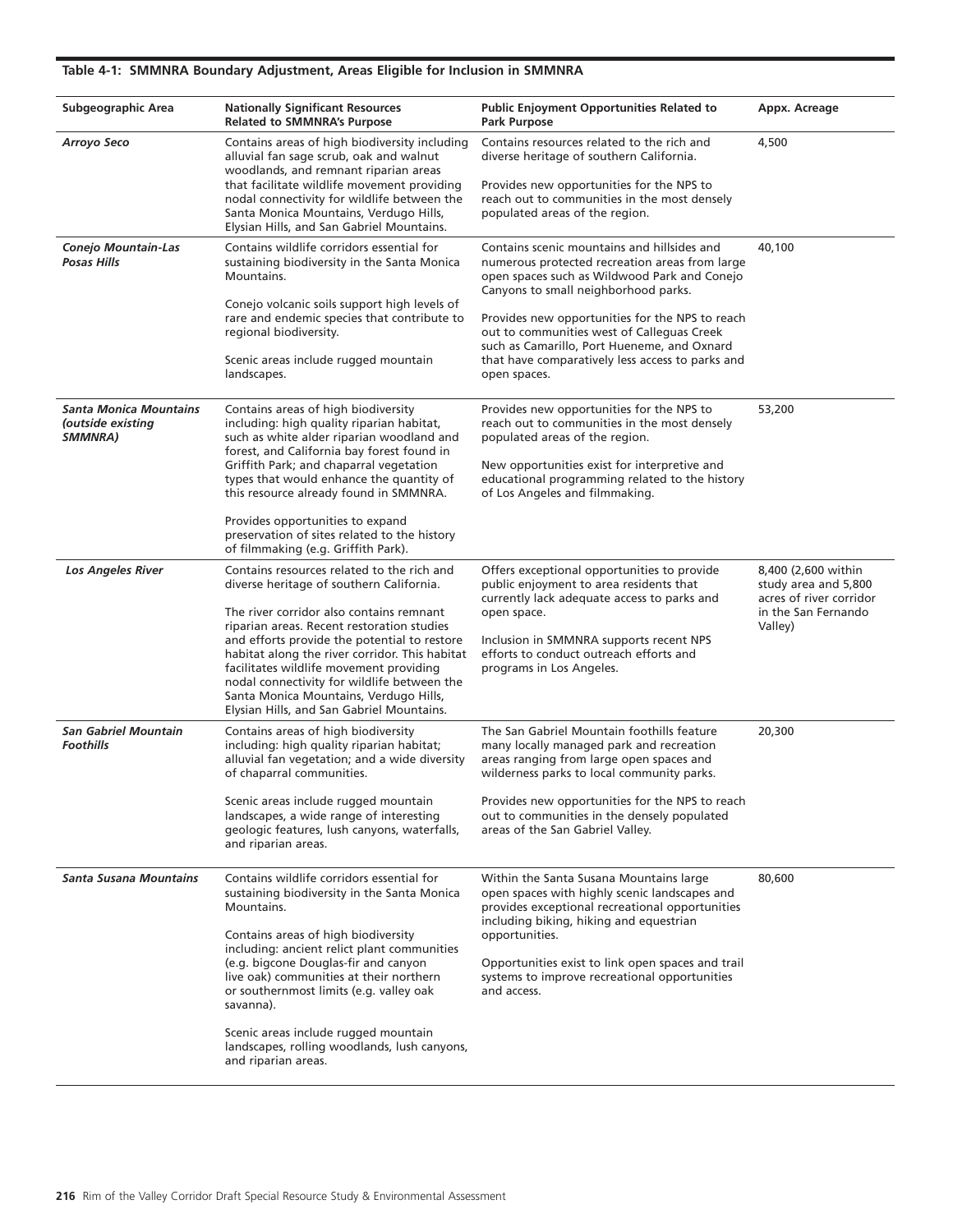| Table 4-1: SMMNRA Boundary Adjustment, Areas Eligible for Inclusion in SMMNRA (continued) |
|-------------------------------------------------------------------------------------------|
|-------------------------------------------------------------------------------------------|

| Subgeographic Area                            | <b>Nationally Significant Resources</b><br><b>Related to SMMNRA's Purpose</b>                                                                                                                                                                                | <b>Public Enjoyment Opportunities Related to</b><br><b>Park Purpose</b>                                                                                                   | Appx. Acreage |
|-----------------------------------------------|--------------------------------------------------------------------------------------------------------------------------------------------------------------------------------------------------------------------------------------------------------------|---------------------------------------------------------------------------------------------------------------------------------------------------------------------------|---------------|
| Simi Hills (outside<br>SMMNRA)                | Contains wildlife corridors essential for<br>sustaining biodiversity in the Santa Monica<br>Mountains.                                                                                                                                                       | Provides excellent opportunities to expand<br>recreational opportunities and connections in<br>the greater Simi Hills.                                                    | 45,700        |
|                                               | Supports high biodiversity and an excellent<br>example of native grassland.                                                                                                                                                                                  | Rich in both cultural and natural resources, the<br>Simi Hills offer a variety of opportunities to<br>interpret prehistoric use of the area.                              |               |
|                                               | Contains prehistoric archeological sites<br>related to the archeological significance of<br>the Santa Monica Mountains.                                                                                                                                      |                                                                                                                                                                           |               |
| <b>Upper Santa Clara River</b><br>Area        | Contains areas of high biodiversity<br>including: high quality riparian habitat,<br>alluvial fan vegetation, and harbors<br>the more sensitive plant community<br>types related to riparian / riverine areas<br>than any other portion of the study<br>area. | Provides opportunities to expand regional<br>recreational opportunities and trail connections.                                                                            | 36,500        |
| Verdugo Mountains- San<br><b>Rafael Hills</b> | Area of high biodiversity that supports<br>genetic interchange between otherwise<br>isolated populations of plant species.                                                                                                                                   | Provides opportunities to expand regional<br>recreational opportunities and connections to<br>residents of the densely populated San Gabriel<br>and San Fernando valleys. | 24,000        |
| <b>Total Acreage</b>                          |                                                                                                                                                                                                                                                              |                                                                                                                                                                           | 313,300       |

sources which are concentrated in the eastern portions of the study area. Considerable public enjoyment opportunities could be provided by adding the Los Angeles River and Arroyo Seco corridors, the Verdugo Mountains-San Rafael Hills, and areas in the broader Santa Monica Mountains.

### *Large Landscape Conservation Boundary Adjustment*

The second configuration (defined as alternative D in the chapter to follow) would include all 313,000 acres determined eligible for inclusion in SMMNRA and therefore would provide greater inclusion of nationally significant resources and important regional wildlife corridors that support the area's high biodiversity. This boundary adjustment would provide the most opportunities for direct conservation of large areas of open space with high quality habitat in areas such as the Santa Susana Mountains, the Simi Hills, and Conejo Mountain-Las Posas Hills areas.

#### **Ownership**

As described in the feasibility analysis for a new park unit in *Chapter 3*, land use, ownership, and regulatory authorities within the study area are quite diverse ranging from large, undeveloped natural areas to dense urban corridors. Given the complexity of land use and ownership within the study area, a boundary adjustment to include additional areas within SMMNRA would be feasible using a collaborative management approach that retains existing ownership patterns and regulatory authorities as exemplified by current SMMNRA management.

While some of the lands in the study area are protected for conservation and recreation by other land management agencies and conservation organizations, inclusion of additional areas in the SMMNRA boundary would provide the opportunity for interagency coordination to achieve recreation and conservation goals and would provide the NPS with the authority to more fully invest in conservation, planning, and public enjoyment of the area. The NPS could also enter into cooperative management agreements with existing agencies and seek funds for land acquisition from willing sellers. A land protection plan would help set priorities for NPS land protection within the boundary adjustment area. However, given the number of parcels that would be included in the boundary adjustment the land protection plan could be complex and challenging to update on a regular basis.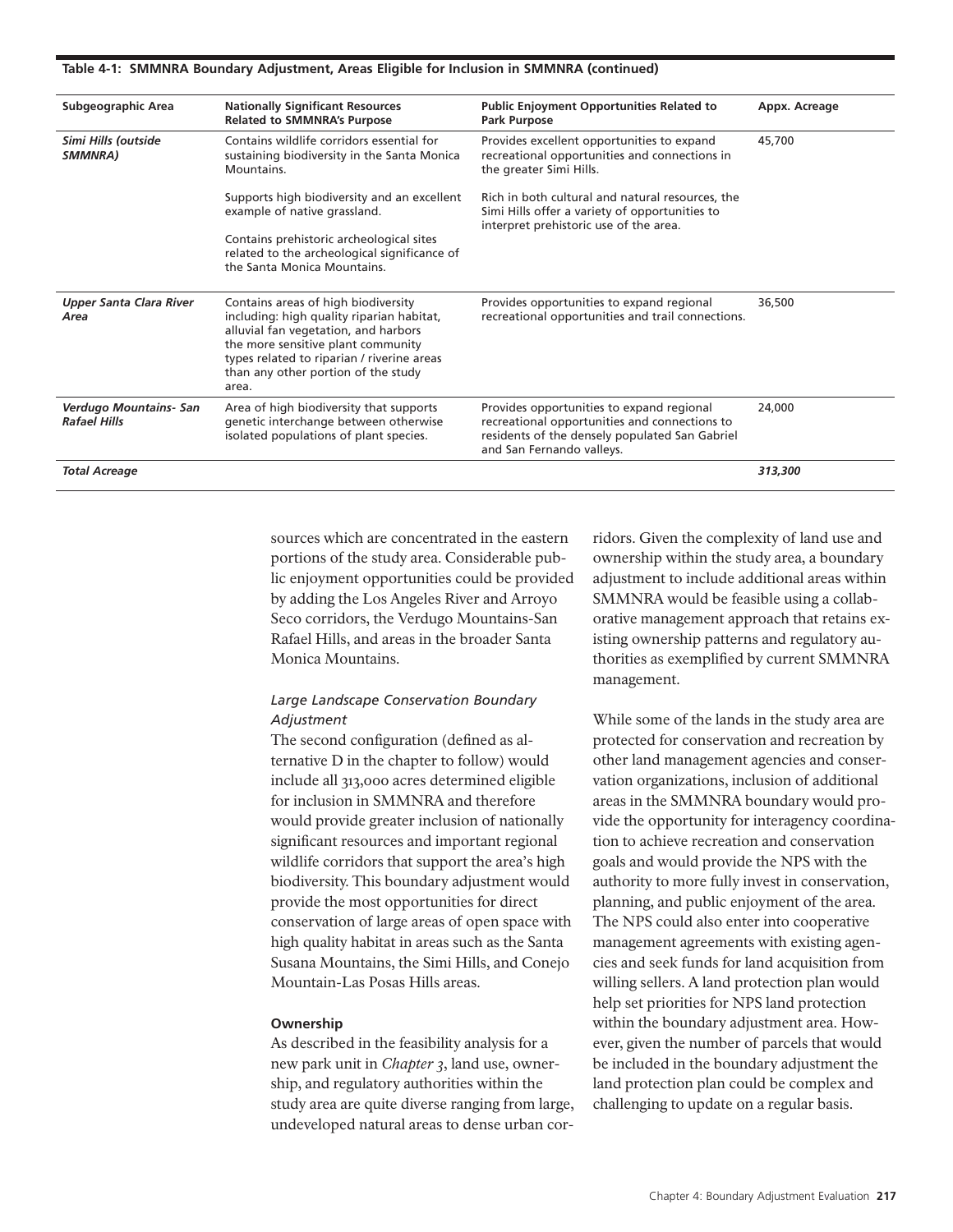## **Costs Associated with Operation, Acquisition, Development, and Restoration**

#### *Operational Costs*

Operational costs of national park units vary widely, depending on the amount and type of resources managed, number of visitors, level of programs offered, and many other factors. *Chapter 5: Alternatives*, explores potential operational costs in more detail for each management alternative considered in this special resource study. Annual costs for a boundary expansion including portions of the Rim of the Valley Corridor outside of the Angeles National Forest (over 300,000 acres) to protect significant resources, conserve wildlife corridors, and provide new opportunities for public enjoyment could range from \$1 to \$3.5 million over the existing annual operating budget for SMMNRA (\$8.6 million in FY2012). The urban focused boundary adjustment would cost less than the large landscape conservation boundary adjustment configuration. However, the costs of each boundary adjustment configuration would largely depend on the management emphasis identified through implementation plans. Costs would primarily cover additional staffing to provide increased technical assistance to area communities for resource management and recreation planning, law enforcement, maintenance, and outreach and interpretive programs.

Given the close proximity of the study area to more than 18 million residents, and the significantly high concentration of biodiversity and cultural resources that would be protected, the NPS would be able to achieve a high level of resource protection and public enjoyment opportunities for relatively little additional investment in annual operational costs.

#### *Land Acquisition Costs*

As described in the "Feasibility" section of-*Chapter 3,* land acquisition costs cannot be estimated without more specific proposals for land acquisition. NPS funds for land acquisition are currently very limited, and proposed acquisitions compete for national funds with many other worthy sites. Given the high cost of land in Los Angeles and Ventura counties land acquisition would be limited and strategic. Over the past thirty years, SMMNRA has purchased land in this manner. Priori-

ties for land acquisition would be identified in a land protection plan which establishes a range of land conservation approaches in addition to direct land acquisition. Subject to available funds and consistent with prior land acquisition efforts at SMMNRA, the NPS would likely consider land acquisition or land management in specific areas with significant resources or public enjoyment opportunities related to park purpose, and where there are interested willing sellers.

Collaborative management between the NPS and other land management agencies provides more advantages for obtaining land acquisition funding, a highly competitive process that requires considerable public and political support. Funding could also be obtained from multiple sources over time for priority lands as those areas become available for acquisition.

Overall costs for land acquisition would likely be higher for the large landscape conservation boundary adjustment area than the urban focused boundary adjustment area because the larger area includes more lands suitable for conservation through land acquisition.

### *Development Costs*

Development costs for NPS units vary widely, depending on the types of existing and desired conditions and facilities. For the newly added areas, the NPS would invest funds to inventory and document park resources, for developing management or treatment plans and educational/interpretive materials for these resources, and for developing or improving facilities for visitors and for park operations. Specific costs would be dependent on management priorities and approaches identified through implementation planning and the location, size, and configuration of future land acquisition. Through cooperative management agreements, the NPS could also share facilities with existing agencies or share costs for new facilities as deemed necessary. Park office space already exists at SMMNRA headquarters and at several other sites in the area. Opportunities exist to share or lease additional space with partner agencies to accommodate to new positions that would support planning and management activities in the boundary adjustment area.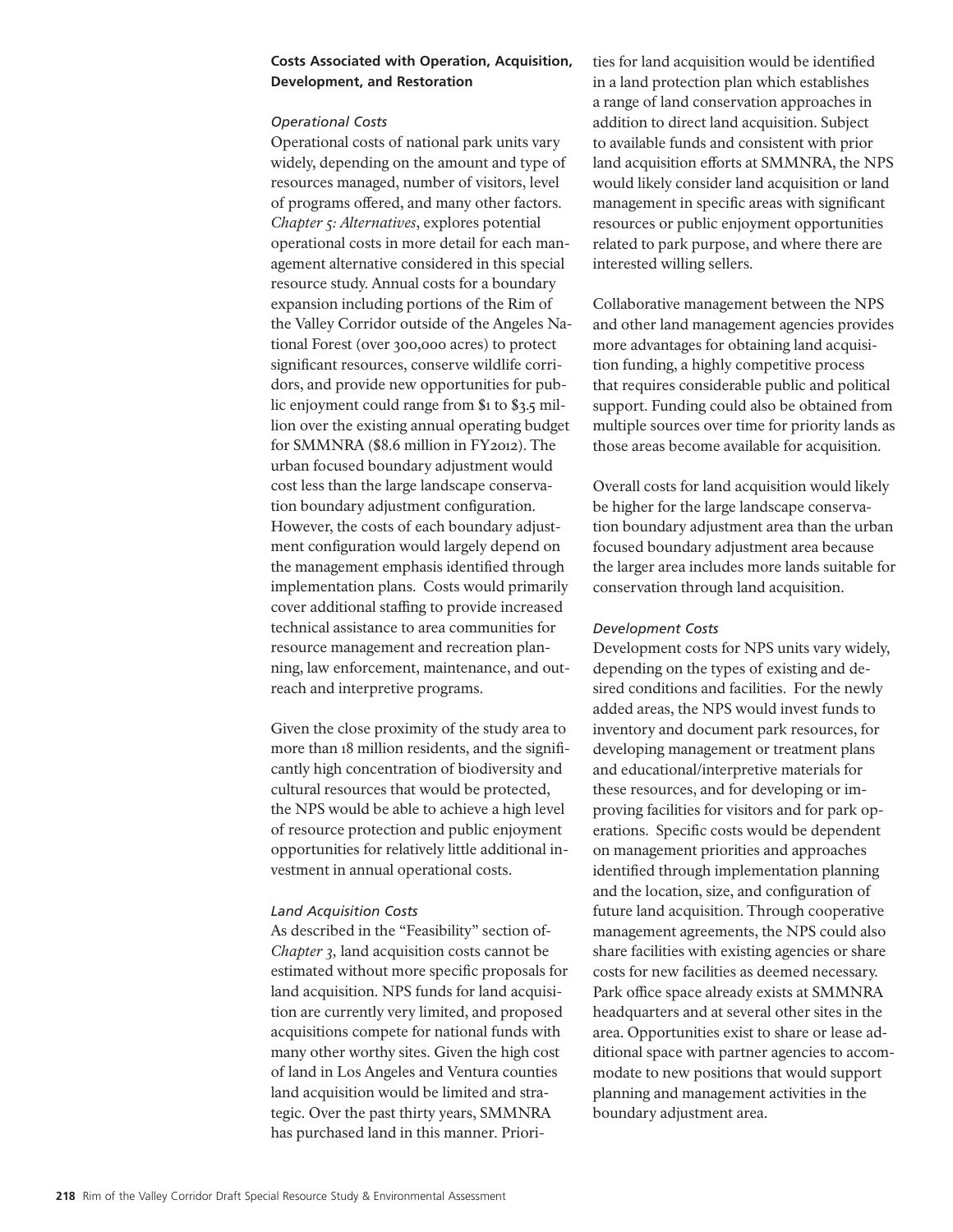The urban focused boundary adjustment area contains more lands already protected for recreation and conservation; therefore, NPS funds might be more focused on interpretive programming and capital expenditures to expand/connect trail systems. The recent passage of a state bond measure by the California legislature to support conservation and recreation along the Los Angeles River would also supplement river conservation efforts and may result in new recreational opportunities where such efforts can provide multiple benefits (e.g. riverside parks that contain restored habitat and planted areas to remove silt and pollution from surface runoff water).

#### *Conclusion - Costs*

The NPS finds that operational costs for a boundary adjustment to the boundary of SMMNRA are feasible using the existing collaborative partnership-based park model exemplified by SMMNRA. Given the close proximity of the study area to more than 18 million residents, and the significantly high concentration of biodiversity and cultural resources that would be protected, the NPS would be able to achieve a high level of resource protection and public enjoyment opportunities for relatively little additional investment in annual operational costs. With the high cost of land in Los Angeles and Ventura counties, limited, strategic land acquisition would be feasible. Land acquisition would only be considered where landowners have expressed interest in selling. Costs for development would be dependent on management priorities and approaches identified through implementation planning and the location, size, and configuration of future land acquisition.

## **Impacts on Local Communities and Surrounding Jurisdictions**

The social and economic impacts of a boundary adjustment to SMMNRA would largely be similar to the impacts described in *Chapter 3*, under the potential impacts of a new national park unit. Expansion of SMMNRA would likely have a wide range of economic and social impacts on the area. Most impacts would likely be beneficial. In FY 2011, SMMNRA generated 242 jobs and \$9 million in labor income. Visitor spending for FY 2011 was \$26.2 billion, of which \$17.2 billion came from nonlocal visitors (NPS 2013e).

Socioeconomic concerns identified during the public scoping process included requests for evaluating potential impacts to property values and the local economy, as well as potential effects on local regulatory authorities within and adjacent to the proposed area. As in the current SMMNRA boundary, for the boundary expansion areas each partner and jurisdiction would typically continue to retain land ownership, management, and decisionmaking authority for lands that they own. The Organic Act of 1916, which established the National Park Service, gives the Secretary of the Interior broad authority to establish regulations pertaining to other lands within authorized national park unit boundaries. Such regulations are found in 36 Code of Federal Regulations (CFR) Chapter 1. In SMMNRA, most NPS land management policies and regulations apply to lands owned by the NPS. However, exceptions are regulations pertaining to solid waste facilities, mineral extraction, and exercise of nonfederal oil and gas rights.

The regulation of solid waste disposal sites is required by 36 CFR Chapter 1, Part 6. These regulations prohibit the operation of any solid waste disposal site, except as specifically provided for, and govern the continued use of any existing solid waste disposal site within the boundaries of any unit of the national park system. For example, within SMMNRA, the Sanitation Districts of Los Angeles County obtains a permit from NPS to operate the Calabasas landfill in Agoura Hills.

Although mineral extraction activities currently do not take place in the existing SMMNRA boundary, NPS regulations pertaining to mineral exploration and development may apply to boundary adjustment areas where prospective operators hold mineral interests, unless or until these interests are purchased by the U.S. government. The purpose of NPS regulations is to implement the NPS Organic Act of 1916 by providing for reasonable protection of park resources and values that may be affected by the exercise of the mineral interests.

The extent to which such regulations would affect land uses would be dependent on what is specified in authorizing legislation, and the nature of the activities. Legislation would be required to expand the boundary of SMMN-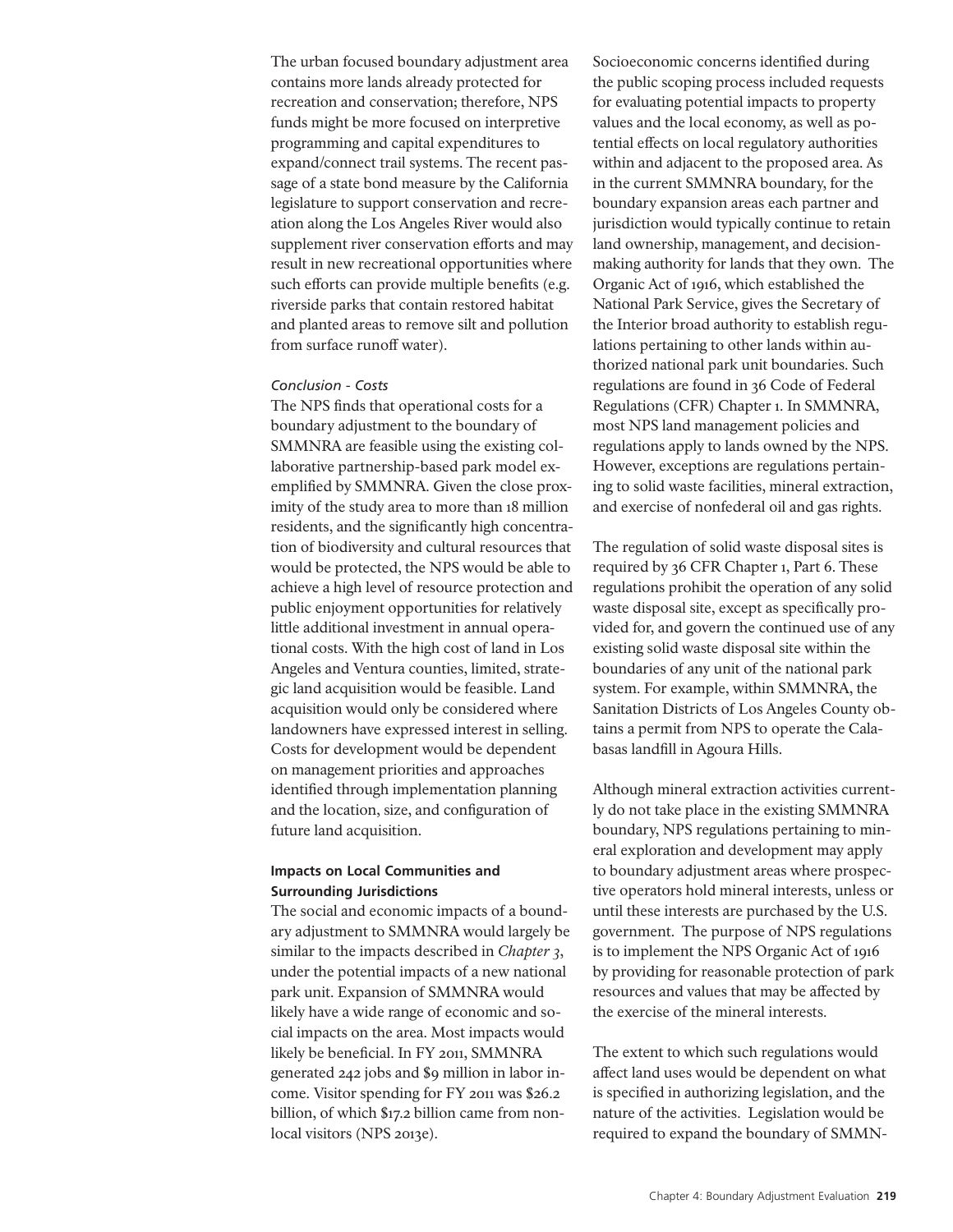RA. It should be noted that through any resulting legislation, Congress can make determinations about uses and regulations within a specific park unit. For example, some national recreation areas are open to mineral leasing if specified resource protection and administrative objectives can be met. Congress would also specify which areas would be included or excluded.

Privately held lands would continue to be regulated by local land use authorities (cities and counties). If local development proposals have the potential to impact park resources SMMNRA staff will provide comments on such projects. Local jurisdictions could choose to use such comments to mitigate or limit the effects of development on SMMNRA resources. Land use planners frequently have the ability to direct the intensity or location of the development toward more durable areas and away from sensitive resources and/or to require setbacks or open space as part of development projects. Additional information on regulations related to mineral extraction and an assessment of land use and social and economic impacts related to these regulations is provided in the evaluation of land use impacts in *Chapter 6: Environmental Consequences*.

## **Potential Threats – Other Factors Such as the Presence of Hazardous Substances or Exotic Species**

Existing resource degradation and threats to resources are described in *Chapter 3*. Urban development and increased fire frequency make native vegetation more vulnerable to invasion by nonnative species. The most vulnerable locations in SMMNRA include areas along roads and trails and disturbed landscapes. In SMMNRA, nonnative plant colonization is also more prevalent in grasslands and riparian areas compared to coastal sage scrub and chaparral communities (Stoms et al. 2012).

Impacts from climate change may increase or extend droughts, threatening area water supply, including for wildlife. Rising temperatures and altered rainfall may cause additional stress on native habitat and increase air pollution. Such changes could cause native and endemic plants to move northward and/or toward the coast, following the shifts in their preferred climate. Native and endemic plants in south-

ern California could move higher in elevation into cooler but highly vulnerable refugia. For example, the San Gabriel Mountains are predicted to be an area for native plants and animals seeking refuge as climate change begins to impact their habitat (Loarie et. al. 2008). Enhanced protection of these areas and their connections to other significant habitat areas in the region may help to offset future habitat stressors from climate change. Protecting large landscapes and corridors through which plants and animals can move to such refugia, and assisting plants and animals in reestablishing themselves in new regions, may help conserve biodiversity.

Threats from environmental contamination of specific parcels are likely to be found in some portions of the study area given the diversity of land uses. For example, the Santa Susana Field Laboratory located near the crest of the Simi Hills at the western border of the San Fernando Valley is the site of a former rocket engine test and nuclear research facility. The 2,849-acre field laboratory is currently the focus of a comprehensive environmental investigation and cleanup program, conducted by Boeing, the U.S. Department of Energy and the National Aeronautics and Space Administration (NASA), and overseen by the Department of Toxic Substances Control. Given the thousands of parcels of land that exist throughout the study area, parcel level evaluation of specific environmental contamination is not within the scope of this study. Any land acquisition would be dependent on future assessment to determine whether proposed acquisitions would meet NPS and Department of the Interior standards.

The Department of the Interior discourages acquisition of property contaminated with hazardous substances. Further, this policy states that contaminated lands should not be acquired unless otherwise directed by Congress, court order, or as determined by the Secretary of the Interior. Any property under consideration for NPS acquisition would therefore be assessed for environmental contaminants. If contamination exists, further evaluation would take place to determine the feasibility of managing the land given the potential transfer of liability and costs for remediation and/or restoration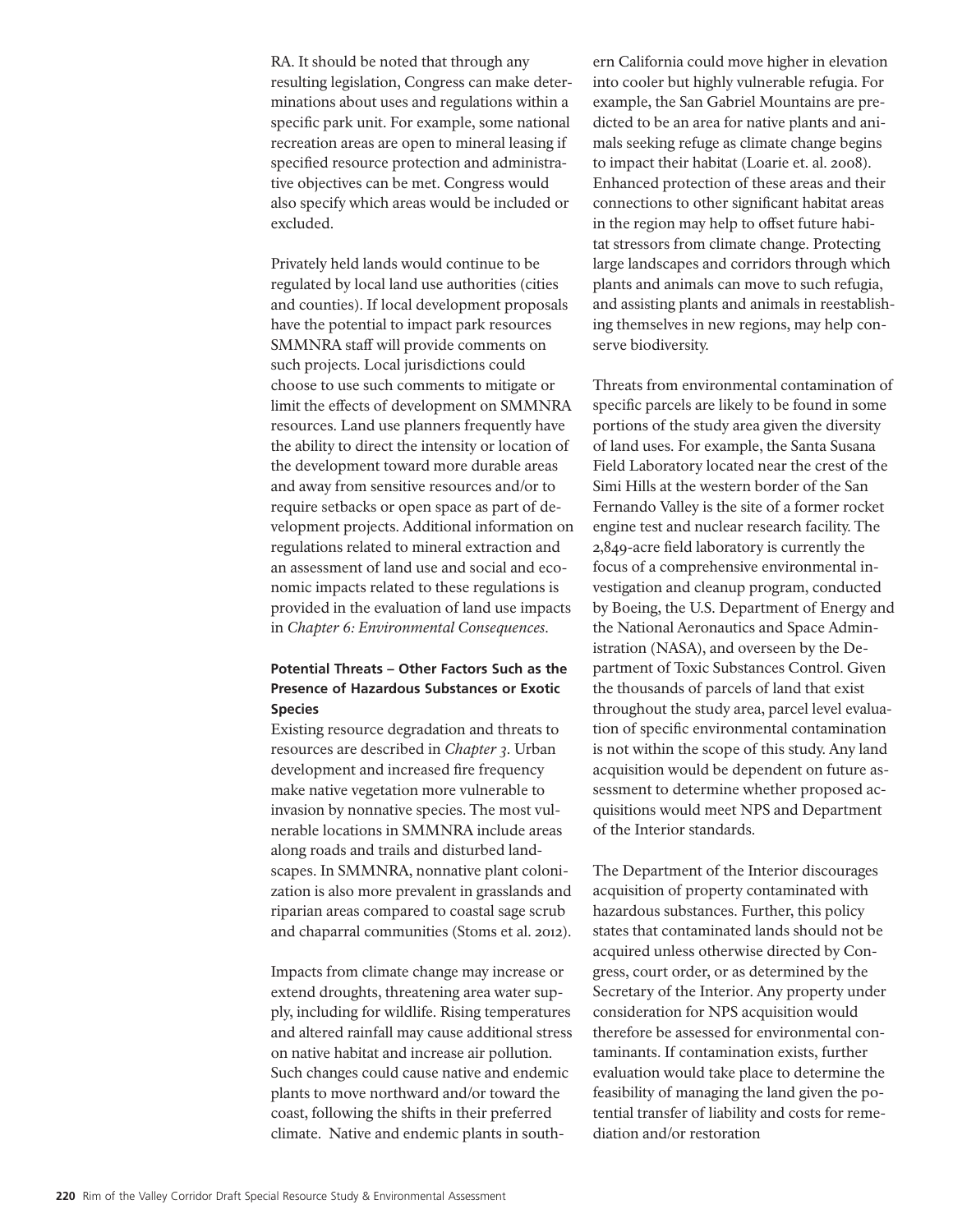#### **Table 4-2: Feasibility Factors (Boundary Adjustment to SMMRNA) - Summary of Findings**

| Criteria                                                                                                             | <b>Findings</b>                                                                                                                                                                                                                                                                                                                                                                                                                                                                                                                                                                                                                                                                                                                                                                                                                                                                                                                                                                                                                                                                                                                                                                                                                                                                                                                                                                                                                                                                                                               |
|----------------------------------------------------------------------------------------------------------------------|-------------------------------------------------------------------------------------------------------------------------------------------------------------------------------------------------------------------------------------------------------------------------------------------------------------------------------------------------------------------------------------------------------------------------------------------------------------------------------------------------------------------------------------------------------------------------------------------------------------------------------------------------------------------------------------------------------------------------------------------------------------------------------------------------------------------------------------------------------------------------------------------------------------------------------------------------------------------------------------------------------------------------------------------------------------------------------------------------------------------------------------------------------------------------------------------------------------------------------------------------------------------------------------------------------------------------------------------------------------------------------------------------------------------------------------------------------------------------------------------------------------------------------|
| Size, configuration, and ownership                                                                                   | Yes. Approximately 313,000 acres of land in the study area that are not already within the boundaries of<br>SMMNRA or the Angeles National Forest contain nationally significant resources and provide for appropriate<br>use and development to facilitate public enjoyment. Resources within these lands would expand and enhance<br>the significance of SMMNRA.                                                                                                                                                                                                                                                                                                                                                                                                                                                                                                                                                                                                                                                                                                                                                                                                                                                                                                                                                                                                                                                                                                                                                            |
|                                                                                                                      | Within the 313,000 acres, two boundary adjustment configurations are considered feasible, one focuses on a<br>portion of the area in the most densely populated areas of the study area (173,000 acres) focusing resources<br>near urban areas where recreational opportunities are most deficient, the other configuration includes all<br>areas eligible for a boundary adjustment (313,000 acres), providing the broadest array of tools to protect<br>the broader landscape including regional wildlife corridors. Protection of adjacent wildlife corridors within<br>the study area would enhance long-term protection of SMMNRA's high biodiversity. Considerable public<br>enjoyment opportunities could be provided by adding the Los Angeles River and Arroyo Seco corridors,<br>Verdugo Mountains-San Rafael Hills, and additional areas of the Santa Monica Mountains to SMMNRA. Such<br>opportunities would enhance SMMNRA's ability to achieve its park purpose of providing public enjoyment<br>opportunities for the greater Los Angeles metropolitan area.<br>The study area includes a diverse array of land uses from large, undeveloped natural areas to dense urban<br>corridors. Land ownership is also complex. Many federal, state, and local agencies and private landowners own<br>and manage land within the study area. Cooperative/collaborative management as exemplified at SMMNRA<br>would be a feasible NPS management approach given the complex land use and ownership patterns within the |
|                                                                                                                      | study area.                                                                                                                                                                                                                                                                                                                                                                                                                                                                                                                                                                                                                                                                                                                                                                                                                                                                                                                                                                                                                                                                                                                                                                                                                                                                                                                                                                                                                                                                                                                   |
| Costs associated with acquisition,<br>development, restoration and<br>operation                                      | Yes. The NPS finds that costs associated with an adjustment to the boundary of SMMNRA is feasible using the<br>collaborative partnership-based park model exemplified by SMMNRA. Through a boundary adjustment, the<br>NPS would have enhanced opportunities for collaborative management with local, state and federal managers<br>to protect natural and cultural resources, provide recreation, and offer interpretive and educational programs.<br>Given the high cost of land in Los Angeles and Ventura counties, acquisition of limited, strategic sites and<br>resources would likely be most feasible. Land acquisition would only be considered where there are willing<br>sellers.                                                                                                                                                                                                                                                                                                                                                                                                                                                                                                                                                                                                                                                                                                                                                                                                                                 |
| Impacts on local communities and<br>surrounding jurisdictions.                                                       | Yes. The social and economic impacts appear to be largely beneficial. The establishment of a new national<br>park unit in the study area would not necessarily establish new regulatory or land use authority over local<br>governments or private lands within the boundary.                                                                                                                                                                                                                                                                                                                                                                                                                                                                                                                                                                                                                                                                                                                                                                                                                                                                                                                                                                                                                                                                                                                                                                                                                                                 |
| <b>Potential Threats - Other factors</b><br>Such as the Presence of Hazardous<br><b>Substances or Exotic Species</b> | Yes. Despite existing resource impacts and threats from urbanization and development, approximately 84% of<br>the study area contains protected or unprotected undeveloped lands. A large portion of this area encompasses<br>significant resources of high integrity. Although certain areas of the study area are degraded or threatened by<br>degradation, opportunities exist to improve these areas through collaborative restoration efforts.                                                                                                                                                                                                                                                                                                                                                                                                                                                                                                                                                                                                                                                                                                                                                                                                                                                                                                                                                                                                                                                                           |

Despite existing resource impacts and threats from urbanization and development, approximately 84% of the study area contains protected or unprotected undeveloped lands, which contain, or have the potential to contain, significant resources of high integrity. Because some areas of the study area have resource degradation or threats that would preclude direct NPS management, these areas might not be considered for NPS land acquisition should they be included in a boundary adjustment to SMMNRA. However, some degraded areas, such as the Los Angeles River, offer excellent opportunities to improve these areas through collaborative restoration efforts.

#### **Overall Feasibility Conclusion (Boundary Adjustment Evaluation)**

An adjustment to the boundary of SMMNRA is feasible using the existing collaborative partnership-based management model exemplified by SMMNRA, which respects the complex mix of existing land use, ownership, and

regulatory authorities (*Table 4-2: Feasibility Factors (Boundary Adjustment to SMMRNA) - Summary of Findings*). Many of the significant resources within the study area augment the national significance of SMMNRA and provide habitat connectivity essential for longterm preservation of the significant resources within the Santa Monica Mountains, thus warranting physical connection to the SMMNRA boundary and a seamless interagency management approach.

The NPS finds that operational costs for a boundary adjustment to the boundary of SMMNRA are feasible. Given the close proximity of the study area to more than 18 million residents, and the significantly high concentration of biodiversity and cultural resources that would be protected, the NPS would be able to achieve a high level of resource protection and public enjoyment opportunities for relatively little additional investment in annual operational costs. Given the high cost of land in Los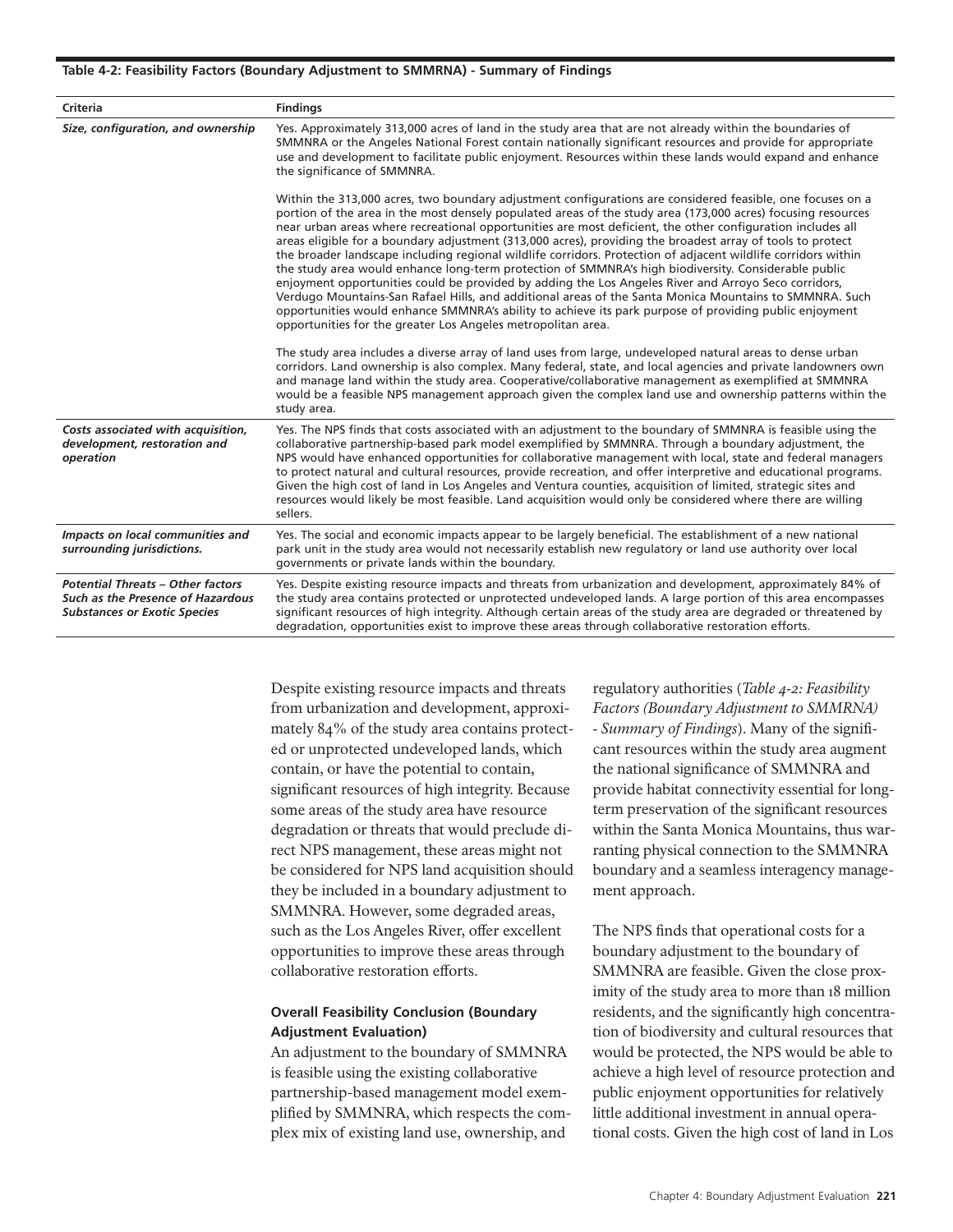#### **Table 4-3: NPS Tools and Authorities – Within Park Boundaries and in the Broader Region**

| <b>National Park Service Authorities</b>                                                                                                                                                                                                                                                                           | <b>Within NPS</b><br><b>Boundary</b> | <b>Areas Beyond NPS</b><br><b>Boundary</b> |
|--------------------------------------------------------------------------------------------------------------------------------------------------------------------------------------------------------------------------------------------------------------------------------------------------------------------|--------------------------------------|--------------------------------------------|
| NPS direct land management*                                                                                                                                                                                                                                                                                        | X                                    |                                            |
| NPS funding and authority for land acquisition*                                                                                                                                                                                                                                                                    | X                                    |                                            |
| NPS funding and authority for capital improvements such as trails, roads, and other facilities to support public<br>enjoyment                                                                                                                                                                                      | X                                    |                                            |
| NPS funding for inventory and monitoring programs                                                                                                                                                                                                                                                                  | X                                    |                                            |
| NPS cooperative conservation and recreation planning                                                                                                                                                                                                                                                               | X                                    | X                                          |
| NPS technical assistance for resource protection and recreation planning                                                                                                                                                                                                                                           | X                                    | x                                          |
| NPS interpretive and educational programs                                                                                                                                                                                                                                                                          | X                                    | x                                          |
| NPS cooperative agreements and interagency partnerships to protect natural resources (Service First<br>Agreements, Executive Order 13552, Natural Resources Consolidated Act of 2008).                                                                                                                             | X                                    | X                                          |
| NPS ability to contribute financially to projects that protect wetlands, watersheds, and coastal resources if<br>they benefit park resources (Consolidated Resources Act of 2008, Section 301). Financial contributions may<br>not include land acquisition, regulatory authority, or infrastructure improvements. | X                                    | x                                          |

\* *Note: NPS* Management Policies 2006 *and NPS regulatory authorities typically only apply to lands under NPS ownership. Land acquisition authority is restricted to authorized boundaries.* 

> Angeles and Ventura counties, limited, strategic land acquisition would be feasible. Land acquisition would only be considered where landowners have expressed interest in selling. Costs for development would be dependent on management priorities and approaches identified through implementation planning and the location, size, and configuration of future land acquisition.

Socioeconomic impacts on local communities would largely be beneficial. The addition of new areas to SMMNRA would not necessarily establish new regulatory or land use authority over local governments or private lands within the boundary.

Despite existing resource impacts and threats from urbanization and development, approximately 84% of the study area contains protected or unprotected undeveloped lands, which contain, or have the potential to contain, significant resources of high integrity. Some degraded areas, such as the Los Angeles River, offer excellent opportunities to improve these areas through collaborative restoration efforts.

## **Protection Alternatives Considered**

The final criterion to evaluate eligibility of a boundary adjustment is a determination of whether other alternatives for management

and resource protection are not adequate. *Chapter 5: Alternatives*, explores four alternatives that examine protection of the study area, two of which are boundary adjustments to SMMNRA (alternatives C and D). Other alternatives considered are: 1) a no action alternative (alternative A) that evaluates protection under current conditions and trends; and 2) Cooperative Conservation Partnership (alternative B) which would authorize and direct SMMNRA to facilitate the development of a cooperative conservation plan to identify shared goals for resource protection and public enjoyment in the Rim of the Valley Corridor area beyond SMMNRA.

Existing efforts underway in alternative A would continue to result in land protection efforts throughout the study area by NPS and other agencies. However, the degree to which NPS could engage in conservation of regional wildlife corridors and outreach efforts to urban communities would be limited by its existing authorities to work beyond the national recreation area boundary. *Table 4-3: NPS Tools and Authorities – Within Park Boundaries and in the Broader Region* provides a comparison of NPS authorities as they apply to areas within an NPS boundary and to areas beyond.

New partnership opportunities proposed in alternative B would achieve a greater level of protection for significant resources and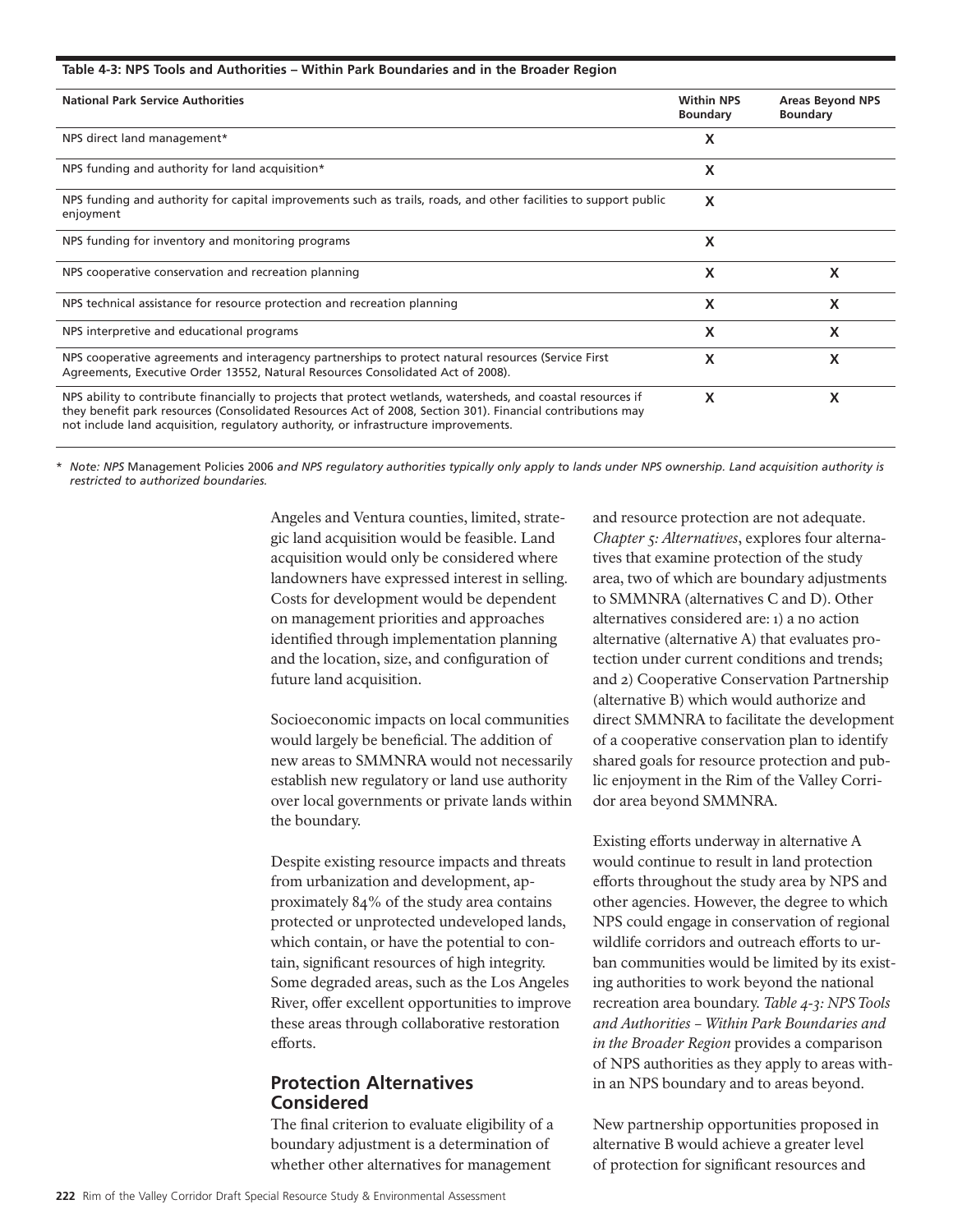regional wildlife corridors over alternative A. Completion of a regional conservation plans as recommended in alternative B may result in the establishment of new parks and conservation of open spaces by local and state agencies outside of SMMNRA. Alternative B would also facilitate a greater technical assistance role for the NPS in the protection of resources and establishment of new recreational opportunities. Technical assistance could be provided for research efforts, restoration projects, trail planning, and interpretive and educational programming. However, NPS authorities, tools and resources outside of the SMMNRA boundary would continue to be restricted primarily to technical assistance, partnership efforts with other agencies, and educational programs.

Despite the advantage of expanded authorities and technical assistance opportunities explored in alternative B, a boundary adjustment in the study area would provide greater opportunities for land protection and new visitor opportunities. The boundary adjustment would give the NPS the authority to expend funds for land acquisition and capital improvements such as trail development and other facilities that would support public enjoyment of the area's resources. Additionally, the NPS could apply its current cooperative management agreement with California State Parks, the Santa Monica Mountains Conservancy, and the Mountains and Recreation Conservation Authority to areas outside of SMMNRA in the Rim of the Valley Corridor, expanding the efficient cooperative management approaches that have been applied in the Santa Monica Mountains for over 30 years. Given the complexity of ownership and management, high cost of land acquisition, and demands of a growing metropolitan region, having multiple agencies working in partnership has been necessary to leverage adequate resources for land protection. Since the national recreation area's establishment in 1978, public lands within SMMNRA have increased from 22% to 52%.

Although current conditions (alternative A) and additional tools and resources for regional cooperation (alternative B) would contribute to the long-term protection of SMMNRA, these alternatives would be less adequate than a boundary adjustment which would provide

NPS with the full range of protection tools and authorities to protect significant resources and provide public enjoyment opportunities.

## **Expansion of SMMNRA Significance**

In addition to furthering the purpose of Santa Monica Mountains National Recreation Area (SMMNRA), the areas eligible for addition to SMMNRA also contain resources that would expand the national recreation area's significance. As described in the suitability evaluation in *Chapter 3*, the study area contains nationally significant resources that are not currently represented in the national park system. This includes a diversity of geologic and paleontological resources that are distinct from the resources of SMMNRA. Additionally, the numerous historic sites which are listed or eligible for listing in the National Register of Historic Places provide an opportunity to interpret a wide range of historical themes.

The eastern Santa Monica Mountains outside of SMMNRA contain many examples of nationally and regionally significant architecture. Most notable are the resources associated with the Case Study House Program which was significant in the nation for its concerted efforts to introduce Modern domestic architecture the broader public after World War II. The specific stories and subthemes represented by the Case Study House Program are distinct from those already represented in the national park system and SMMNRA specifically.

The Santa Susana Mountains were the location for the birth of the oil industry in southern California. Well No.4, Pico Canyon Oil Field National Historic Landmark, the first commercially successful oil well on the west coast of the United States. Pico Well No. 4 embodies a distinct aspect of American history not reflected in the national park system and the protected natural landscape surrounding Pico Well No. 4 NHL provides site context that is similar to the historic landscape during the period of significance, providing a rare opportunity for visitors to experience these resources in an environment similar to that of the 1880s.

Resources in the Santa Susana Mountains would also add to the diversity of rock forma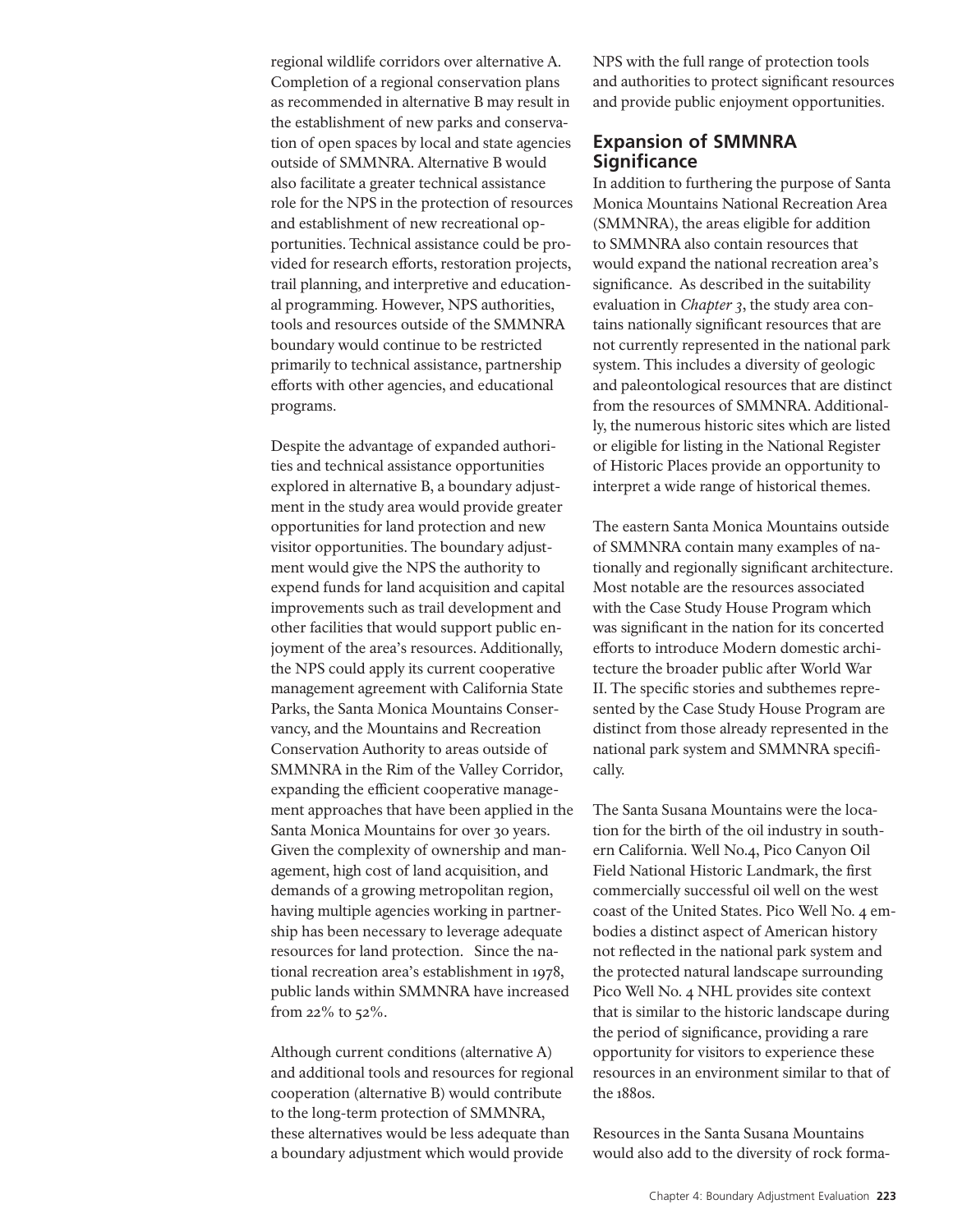tions and mountain ranges that illustrate and interpret the story of the Transverse Ranges. The Chatsworth, Towsley, and Las Virgenes formations in the study area would expand the significance of SMMNRA by representing fossil resources not found within SMMNRA.

The *San Gabriel Watershed and Mountains Special Resource Study* (NPS 2013f) concluded that the overall combination of cultural and natural resource values and themes represented by the San Gabriel Mountains and foothills is not comparable to any other national park unit or comparably managed area. Represented within these themes are unique geological features and dramatic geologic processes, a wide diversity of rare habitats located in close proximity given the dramatic changes in topography, and technological advances in the areas of astronomy, chaparral ecosystems and watersheds. The Upper Santa Clara River area examined in the *San Gabriel Study* also contains fossiliferous formations that are not represented in SMMNRA, including the Tick Canyon and Mint Canyon formations, adding to the diversity of fossil species already present in SMMNRA.

The Arroyo Seco corridor reflects an unusually high quantity and density of sites listed in the National Register of Historic Places, many of which have thematic connections to the area's national historic landmarks which include the Gamble House National Historic Landmark, the Rose Bowl National Historic Landmark, the Twenty-five Foot Space Simulator National Historic Landmark and the Space Flight Operations Facility National Historic Landmark. These resources represent themes that are not fully represented in the national park system including the Cold War and space exploration as well as outstanding examples of regional architecture associated with the Arts and Crafts Movement. The 8.2 mile Arroyo Seco Parkway is listed in the National Register of Historic Places as an historic district for its significance as the first freeway (a grade separated, limited-access, high-speed divided road) in the western U.S. The Arroyo Seco Parkway is also designated a National Historic Civil Engineering Landmark by the American Society of Civil Engineers (ASCE). In 2002, the Arroyo Seco was designated a National Scenic Byway by the Federal Highway Administration. The Arroyo Seco corridor also includes a segment of Route 66.

Areas of potential national significance in the study area provide opportunities to interpret new aspects of history. These resources would need further evaluation to determine national significance. For example, the study area contains a wide range of resources that reflect efforts to store and transport water from the original water systems that supplied El Pueblo de Los Angeles to key components of the California Aqueduct, and numerous dams and reservoirs created for water storage. Portions of the Los Angeles Aqueduct and associated infrastructure that carry and store water from the Owens Valley are also located throughout the study area. Potentially significant sites in the study area related to water conveyance include the Zanja Madre, Crystal Springs, Owensmouth Cascades, Mulholland Dam and Hollywood Reservoir, Lower Franklin Dam, Stone Canyon Dam and Encino Reservoir. Should these resources be found to be nationally significant, they would contribute to expanding the significance of SMMNRA as it relates to the theme "Transforming the Environment."

The Los Angeles River corridor contains potentially significant resources related to the themes of "Manipulating the Environment and Its Resources" as reflected in the water conveyance and flood protection systems associated with the Los Angeles River, and "Protecting and Preserving the Environment," as related to efforts to enhance and restore the river.

Although Cold War and space explorationrelated sites within the study area have not yet been assessed for national historic landmark eligibility, they have the potential to be found nationally significant. Should these resources be found to meet national historic landmark criteria, the Santa Susana Field Laboratory and other Cold War-related resources in the study area would expand the significance of SMMNRA by representing themes not fully reflected in the national recreation area or the broader national park system.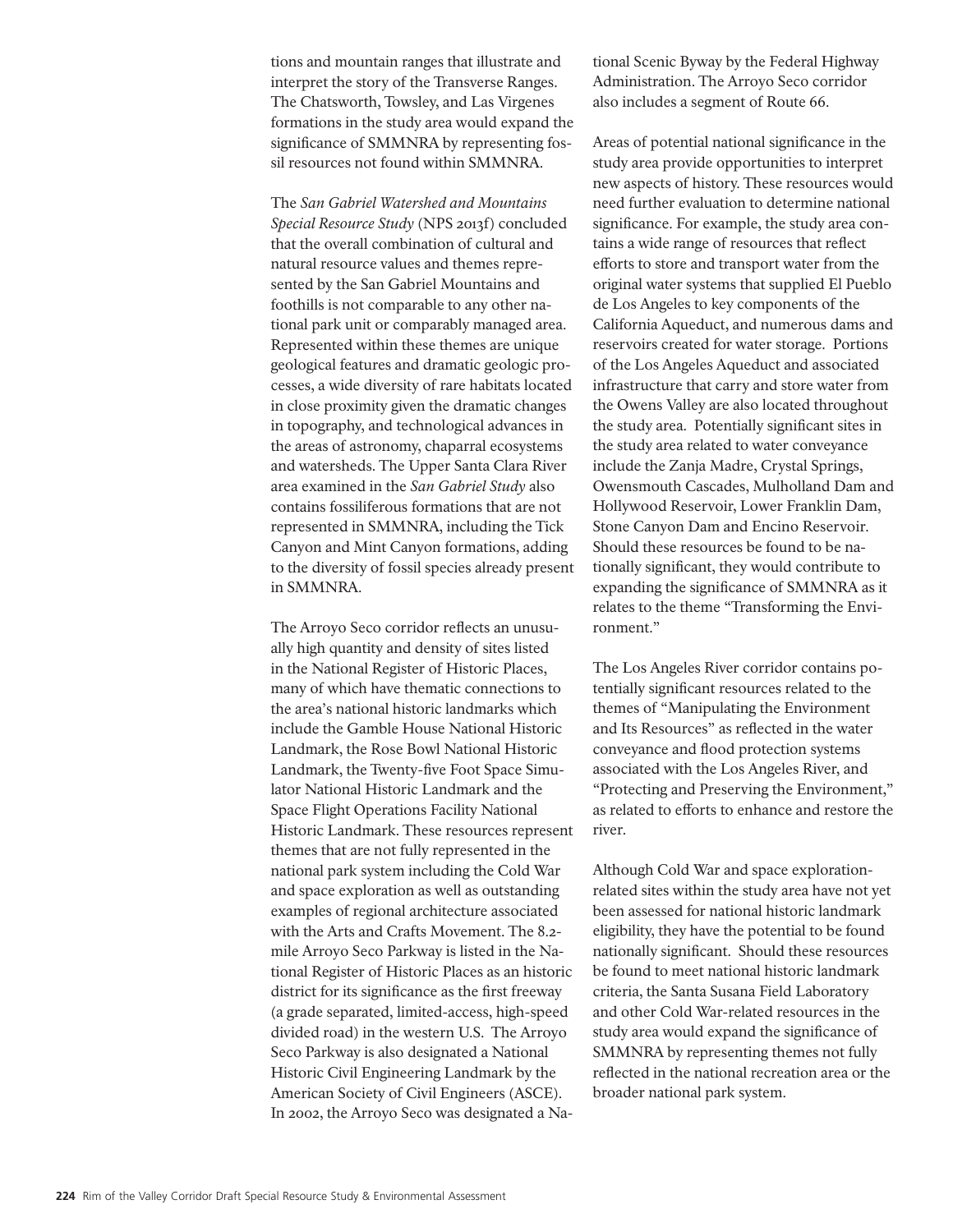## **Overall Conclusion - Boundary Adjustment Evaluation**

The study finds that resources within the Rim of the Valley Corridor meet the criteria for addition to the boundary of Santa Monica Mountains National Recreation Area (SMMNRA).

## *Protect significant resources and values, or to enhance opportunities for public enjoyment related to park purposes*

The study finds that the addition of lands in the study area to SMMNRA would enhance protection of significant resources and expand opportunities for public enjoyment related to the purpose of SMMNRA. Areas eligible for addition to SMMNRA (approximately 313,000 acres of land) include: habitat types that contribute to the high biodiversity of the Santa Monica Mountains; functioning wildlife corridors; highly scenic landscapes; and archeological sites. Eligible areas also include thousands of acres of open space and recreation areas, miles of trails, hundreds of sites of historical value, and national historic trails which provide exceptional public enjoyment opportunities. Expanding SMMNRA to the east into the City of Los Angeles would provide new opportunities for the NPS to reach out to communities in some of the most ethnically diverse and densely populated areas in the United States.

## *Otherwise protect park resources that are critical to fulfilling park purposes*

Including study area resources in SMMNRA allows for greater protection of national recreation area resources and fulfillment of park purpose. Maintaining SMMNRA's habitat value and high biodiversity will depend in part on functional habitat connectivity and protection of the broader ecosystem. A boundary adjustment that would include the Rim of the Valley Corridor areas would provide the widest range of tools to maintain habitat connectivity and protect significant resources including authority to expend funds to inventory, monitor, and study resources, as well as protection through land acquisition.

## *Feasibility to Administer Lands Added through the Boundary Adjustment*

Added lands must be feasible to administer considering their size, configuration, and ownership; costs; the views of and impacts on local communities and surrounding jurisdictions; and other factors. Lands eligible for inclusion in SMMNRA include approximately 313,000 acres of land in the study area and along the Los Angeles River that are not already within the boundaries of SMMNRA. Eligible areas include the Santa Monica Mountains outside of the current boundary, the Arroyo Seco and Los Angeles River corridors, the San Gabriel Foothills, the Upper Santa Clara River corridor, portions of the Santa Susana Mountains and Simi Hills, and the Conejo-Las Posas Hills. These areas contain nationally significant resources and provide for appropriate use and development to facilitate public enjoyment related to park purpose. Areas determined ineligible for inclusion in a boundary adjustment include lands within the San Gabriel Mountains that are currently managed by the U.S. Forest Service.

Within these 313,000 acres, two boundary adjustment configurations are considered feasible additions to SMMNRA. Chapter 5, Alternatives, explores these two different approaches to a SMMNRA boundary adjustment. The first configuration (defined as alternative C) would expand the national recreation area to include 173,000 acres to the north and the east, focusing resources in more urban areas, where there is a greater need for recreational opportunities and access to open space. The second configuration (defined as alternative D) would include all 313,000 acres determined eligible for inclusion in SMMNRA and therefore would provide greater inclusion of nationally significant resources and important regional wildlife corridors that support the area's high biodiversity.

The cost of an addition to the boundary of SMMNRA is feasible using the existing collaborative partnership-based management model exemplified by SMMNRA, which respects and builds upon the complex mix of existing land